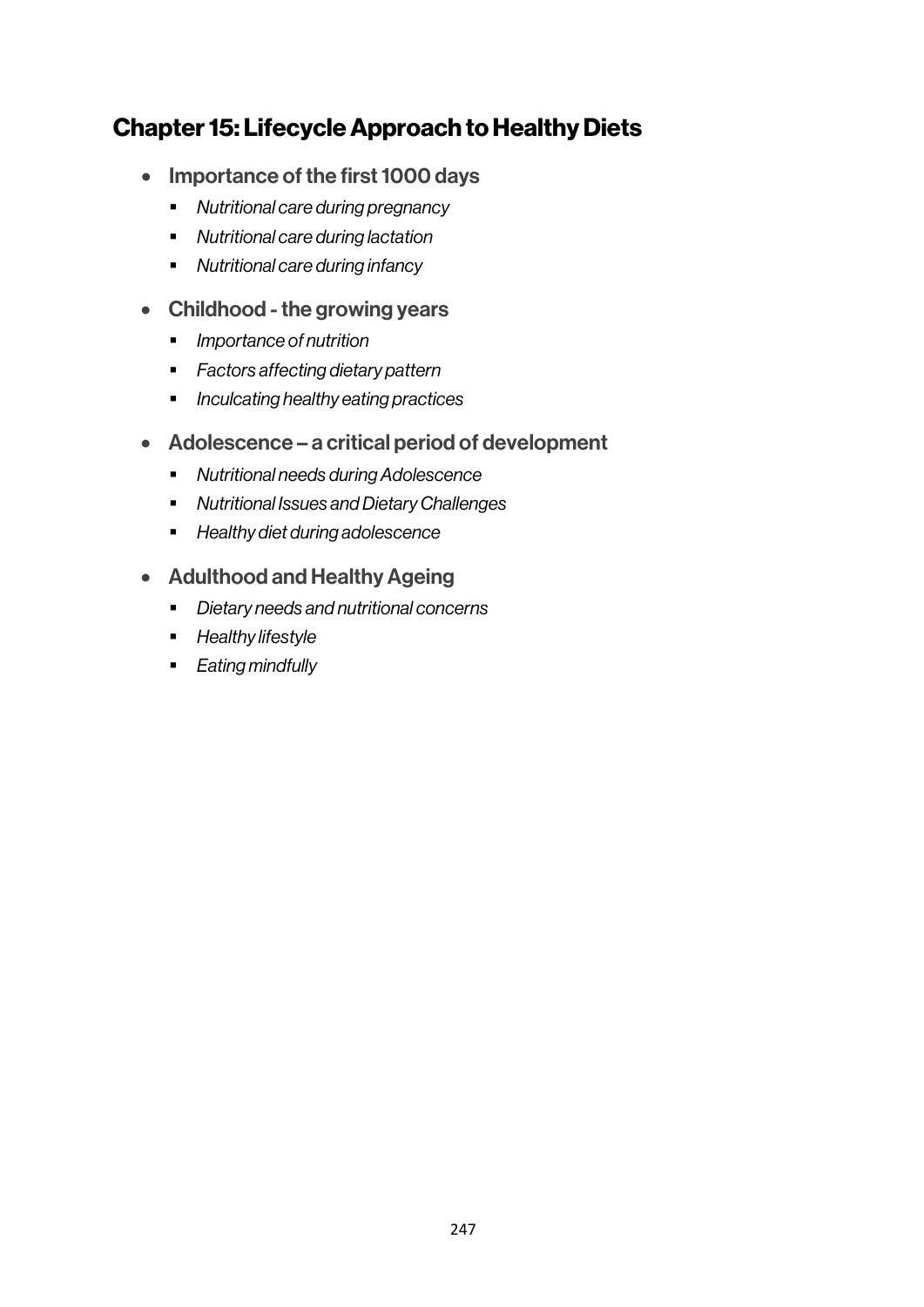# Chapter 15: Lifecycle Approach to Healthy Diets

Good nutrition is essential for survival, physical growth, mental development, performance, productivity, health and well-being across the entire life span: right from fetal development up to birth, childhood, adulthood and aging. Nutritional needs and concerns vary during different stages of life. Nutritional needs should be met at every stage of the life cycle because nutritional status at one stage influences health status at a later stage.

This chapter focusses on how the individual's nutrient needs change through the lifecycle. If these needs are not met, they can adversely affect growth and development. For instance, iron deficiency experienced by young children can decrease intellectual capacity, and adequate vitamin D status during adolescence and early adulthood decreases the risk of breast cancer in older women. A focus is needed on meeting nutritional and other health needs of individuals during every stage of the life cycle in order to prevent diseases and promote good health.

Healthy individuals require the same nutrients throughout life, but amounts of nutrients needed vary based on age, growth, and development. Nutrient needs during each stage of the life cycle can be met through a variety of foods. There is no one best diet for everyone. Traditional diets defined by diverse cultures and regions provide the foundation for meeting individuals' nutritional needs.

The amount of nutrients needed by individuals vary depending on:

- ●Age
- Illness
- Body size
- Lifestyle habits (e.g. smoking, alcohol intake)
- Physical Activity
- Genetic traits
- Medication use
- Growth
- Pregnancy and lactation

### Importance of first thousand days

The "First 1000 days" begin from the day a woman conceives and continues till the child turns two years of age (Figure 1).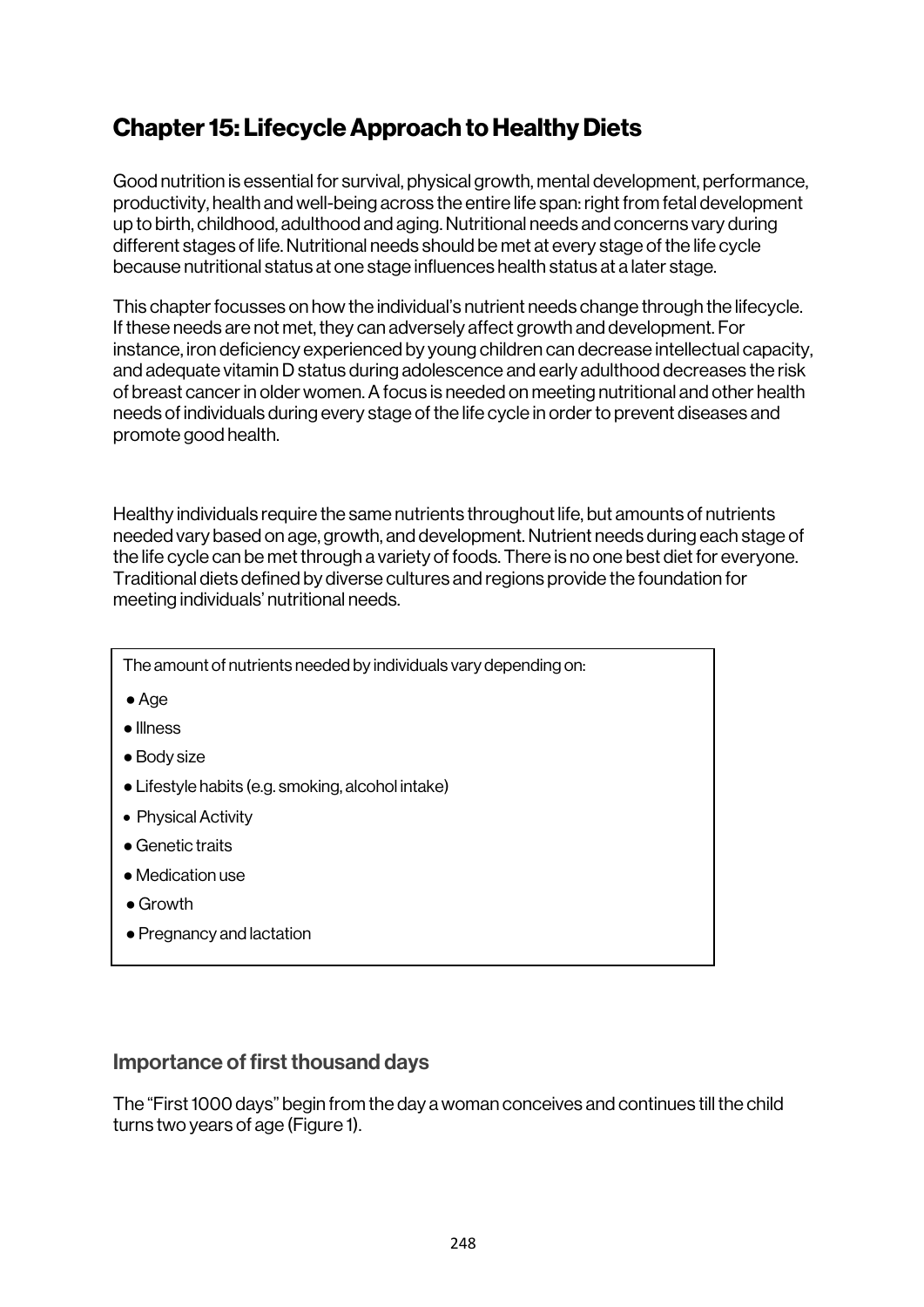

*Figure 15. 1: The First 1000 days*

The first 1,000 days is a unique period of opportunity when the foundation of child's optimum growth and development across the life span is established. This critical period of growth and development is largely affected by maternal and child nutrition. It is a period of great opportunity to provide adequate nutrition for the child without which the child becomes vulnerable to various birth defects and health problems. Inadequate nutrition before and during pregnancy may lead to low birth weight, poor mental development, greater chances of diseases such as overweight/obesity, diabetes, high blood pressure, heart diseases in later life and even death of the child. Therefore, it becomes critical to provide appropriate nutrition during the first 1,000 days of life. Let us now understand the entire 1,000 days in three stages with the focus on nutrition.

**STAGE 1:** Period between conception to birth of the child i.e. first 270 days.

STAGE 2: Period from birth of the child to 1 year i.e. 365 days.

- a. Stage 2a: Birth to 6 months.
- b. Stage 2b: Six months to 12 months.

STAGE 3: Period between 12 months to 24 months of child's age.

The World Health Organisation identifies early childhood as the most important developmental phase throughout the lifespan, with lasting impacts that will affect the individual and the community. Essential nutrients are important for brain development, healthy growth and a strong immune system. Major public health problems such as obesity, diabetes, heart disease, cancer and mental health problems which were once regarded as adult issues, are largely shaped by how the baby is nourished in the womb and during the first 1,000 days' period. Experiences in early childhood are also related to criminal behaviour, literacy level and employability.

#### Alarming Facts

Almost 21% of children under the age of 5 are stunted, as a result of chronic malnutrition. The effects of stunting last for the lifetime, beginning with lower IQ, weakened immune system and greater risk of diseases in later life. Children who are stunted, frequently earn upto 20 percent lower than average adults. (UNICEF/WHO/World Bank, 2020; UNICEF, 2012)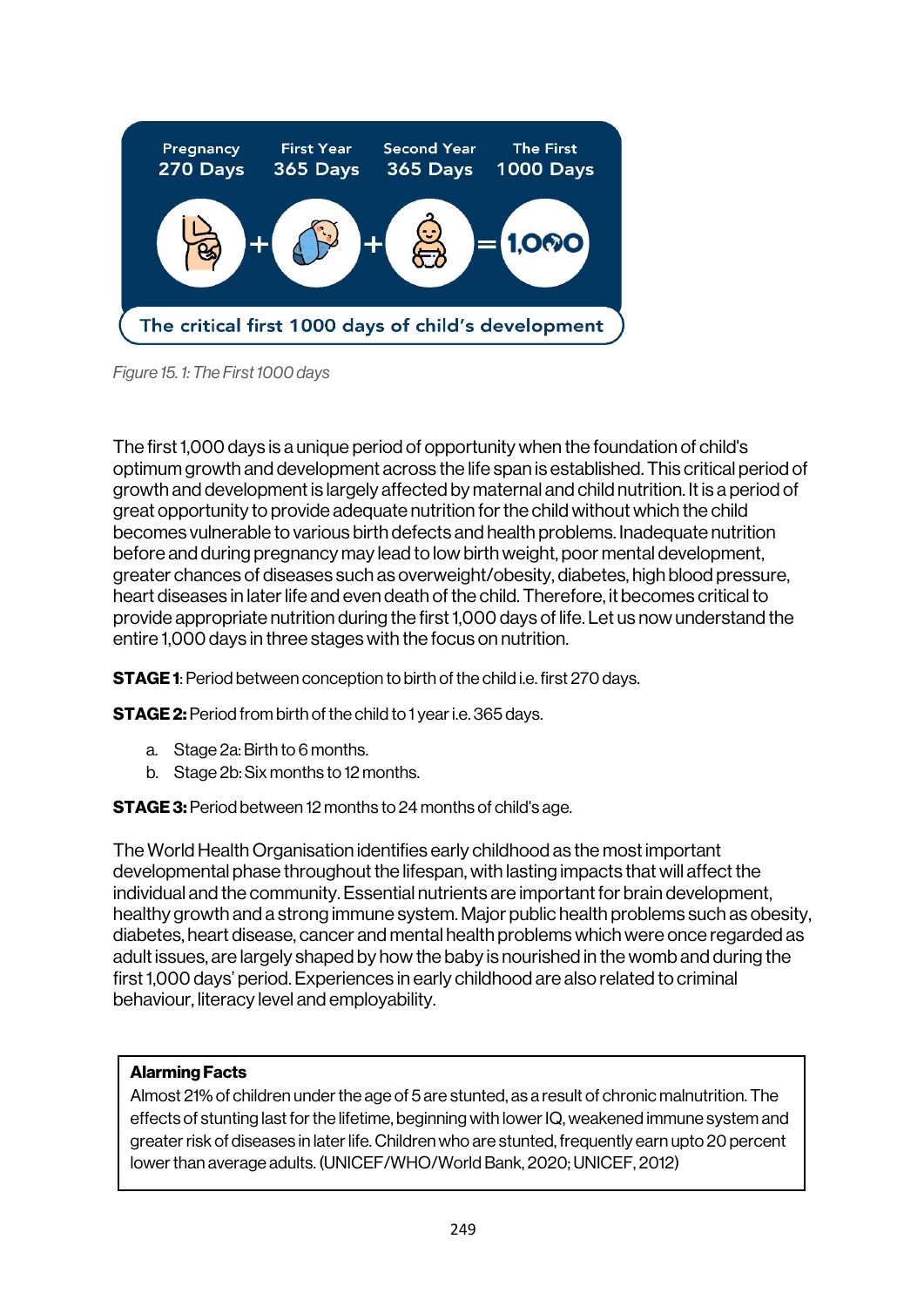According to UNICEF (2012), children who get the right nutrition during this time - are 10 times more likely to overcome most of life threatening childhood diseases

- complete 4.6 more grades at school
- go on to earn 21% more in wages as adults
- are more likely as adults to have healthier families

### Nutritional care during pregnancy

The effects of poor nutrition in early life impact not only the child's health but also that of the child's offspring. In this way, the damaging effects caused by poor nutrition in early life have the potential to cascade down through generations. It is critical to break this cycle of malnutrition; otherwise undernourished girls will become undernourished women who give birth to low birth weight infants.

India has made groundbreaking progress in recent years in reducing maternal deaths during pregnancy. These have been possible because of the following schemes, initiatives and programs:

- 1. Institutional deliveries Women are encouraged to deliverin hospitals and health care centres rather than at home. India has made a concerted push to increase access to quality maternal health services and hospital deliveries now stand at 79%.
- 2. State-subsidized schemes like the Janani Shishu Suraksha Karyakram which allows all pregnant women delivering in public health institutions to free transport and no-expense delivery, including caesarian section.
- 3. Pradhan Mantri Surakshit Matritva Abhiyan, which allows women access to antenatal check-ups, gynecologists and to track high-risk pregnancies – exactly what is needed for healthier pregnancy outcomes.

### Importance of healthy diet

During pregnancy, the quality of a mother's diet and the rate of weight gain are two of the most crucial factors that influence a child's future health. An inadequate diet will place the baby at risk for developmental delays, birth defects and poor brain development. When a woman lacks sufficient folic acid before becoming pregnant and in the early weeks of her pregnancy, it can lead to birth defects of the brain and spine (neural tube defects) that can cause death or lifelong disability. According to NFHS 4 data, more than half of the women in the reproductive age are anaemic. Although the pregnant woman needs to consume a balanced diet and the requirement for all nutrients increases, nutrients which are critical during pregnancy include: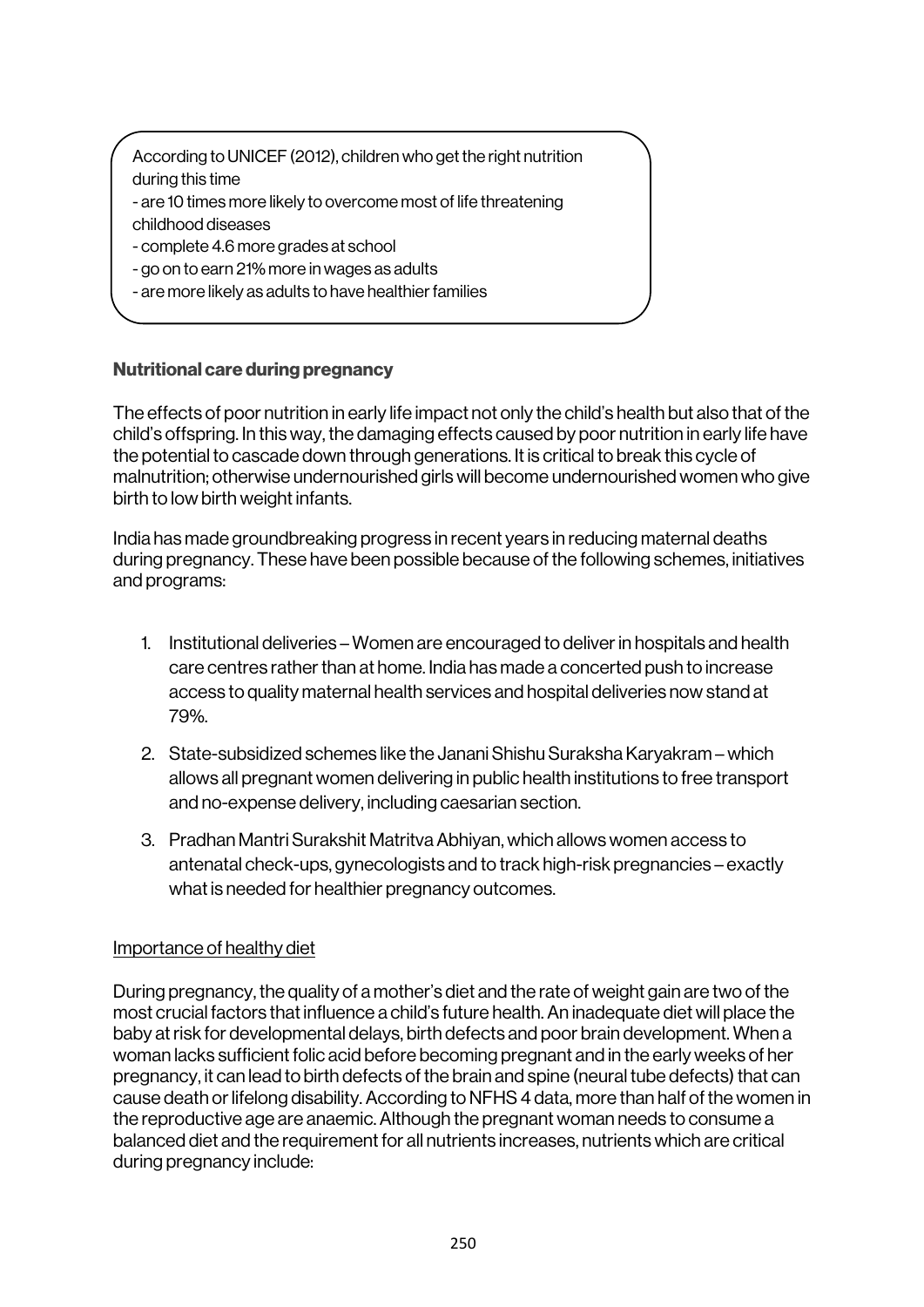- **Iodine** for foetal brain development and growth
- Folic acid to prevent birth defects and for better fetal development
- Iron to help in foetal brain development, expansion in blood volume and growth.
- Vitamin B12 to prevent anemia and for nerve health.
- Vitamin D for calcium absorption and bone development.

In addition, the pregnant woman needs to take care about her meal timings and frequency, fluid intake, exercise and monitor weight gain. She should eat small and frequent meals as she will be unable to eat enough at a single meal. Foods rich in fats and spices should be avoided to prevent heartburn. She should avoid the foods or factors which trigger nausea such as smell of certain foods during initial months. Plenty of fluids should be taken to avoid dehydration and constipation. Gestational diabetes or hypertension need to be treated and appropriate medical nutrition therapy provided.

### How does mother's weight gain affect the baby?

The weight gained by the woman during her pregnancy has a powerful influence on her child's lifelong health. Mothers' nutritional status also affects the birth outcome. Underweight and overweight mothers both have an adverse effect on the growth of foetus. Obesity in pregnancy poses a threat to a baby's future health. For example, it puts women at risk for gestational diabetes—a condition in which women exhibit high glucose levels during pregnancy. Gestational diabetes negatively impacts the baby's development in the womb and makes him more susceptible to obesity and type 2 diabetes later in life. Excessive weight gain during pregnancy significantly increases the risk of childhood obesity. Moreover, women who are already overweight, before they become pregnant, will have children who are more likely to have problems maintaining a healthy weight later in their life.

### Nutritional care during lactation

In order to support breast feeding, the mother's body undergoes a number of physiological changes. Lactation is a period which puts great demands on maternal tissues as her breast milk has to meet the needs of a fully developed and rapidly growing infant. Adequate nutrition is very important to ensure good health of both mother and child. The effects of any nutritional inadequacies during this period can adversely affect the total quantity of milk produced. The nutrient content of the milk is usually maintained at the cost of maternal tissues, however the levels of certain nutrients in mother's milk can reduce if the mother is severely under nourished.

Lactation therefore is an important period and care needs to be taken to ensure good maternal nutritional status. The energy and protein requirement of the nursing mother increases along with several micronutrients. The additional micronutrients which the nursing mother needs to include in her daily diet include: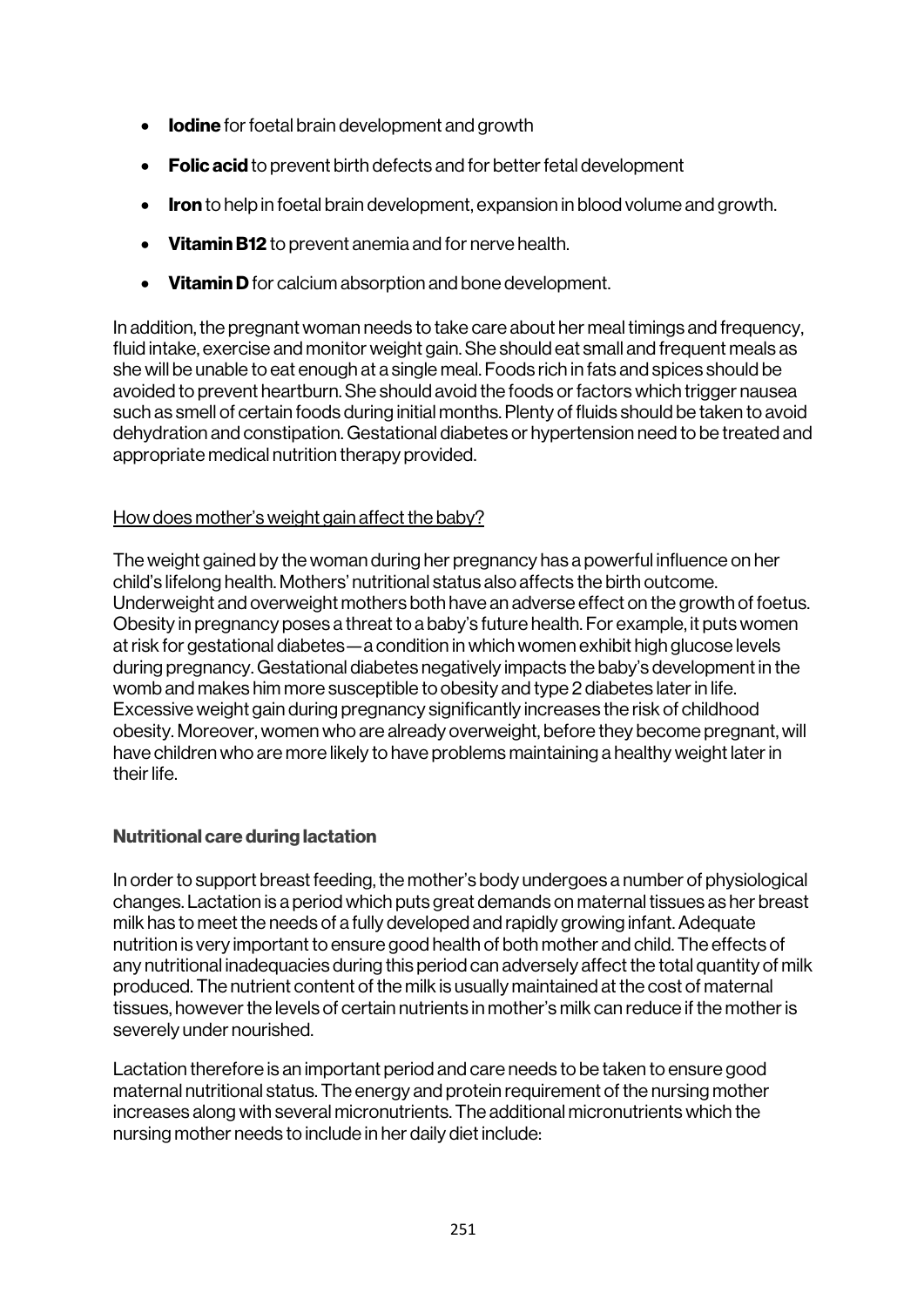- Calcium: to replenish calcium secreted in the milk and ensure good bone health for mother and child.
- Vitamin A: secreted in breast milk, important for growth and development of baby. immunity and its role in vision
- Vitamin C: secreted in breast milk, important for collagen synthesis, immunity
- Folic acid: prevents anemia, important for growth and development
- Vitamin B12: prevents anemia, important for growth, development, and nerve health

Successful lactation requires adequate nutrition and rest, in addition to family support and encouragement. The nursing mother should take a lot of fluids to support the secretion of nearly 800 ml of milk during the initial 6 months. Small and frequent meals are better accepted as the mother needs to consume additional food to meet the increased energy needs of the body. There are no food restrictions during lactation except strongly flavoured and spicy foods, smoking, alcohol and drug abuse as they may pass into breast milk. Also, any medications if required should be taken under strict medical supervision only as they may also pass into breast milk.

### Nutritional care during Infancy

A child's birth weight and whether the baby was born full-term or not are important markers of future health and development. Low birth weight is a leading cause of infant deaths in India. A baby is considered to be low birth weight when she weighs less than 2.5 kgs at birth. Intrauterine growth restriction due to poor maternal health and nutritional status may lead to low birth weight. **Premature babies**—that is babies born before 37 weeks of pregnancy also require additional care.

### Why exclusive breast feeding is very important for babies?

- From birth through the first year, breastfeeding provides the healthiest start to the newborn. For the first 6 months the babies should be exclusively breast fed i.e. they shouldn't be given any other fluid or food including water. Giving infants water, other liquids or other foods before six months, reduces the breast milk consumed, and may introduce germs leading to disease and malnutrition.
- It is very important that newborns get colostrum, the first thick yellowish milk from the breast which is the child's 'first vaccine' and the best protection that she can have against illness, disease and death.
	- a. Breastfeeding within one hour of life protects the child from infections and reduces the risk of death by nearly 22 % in the first month of life. Every mother should start breastfeeding within one hour of life to take advantage of the newborn's intense suckling reflex and alert state to stimulate breast milk production.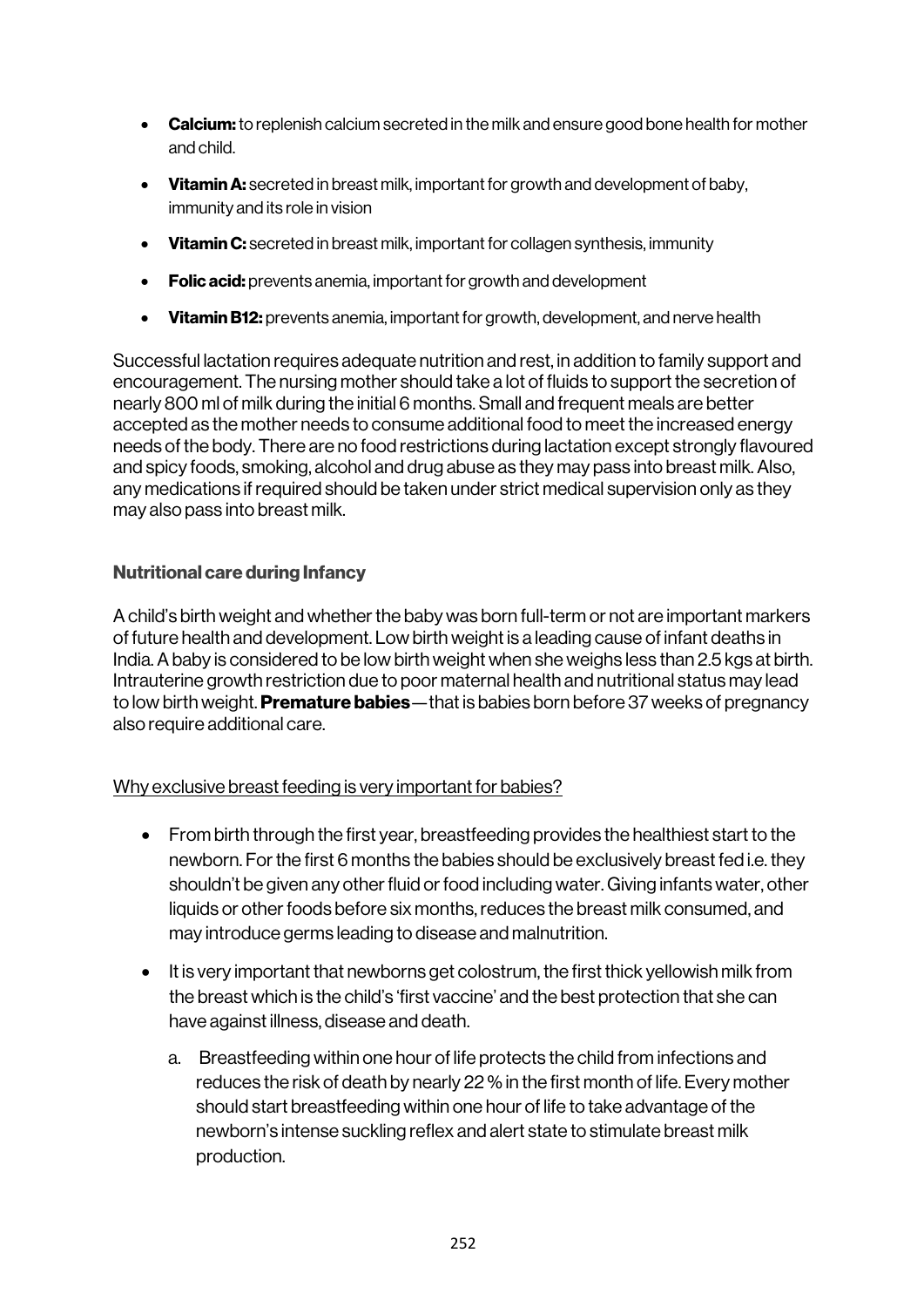- b. Starting breastfeeding within one hour of life and learning to breastfeed properly (positioning and attachment), helps the mother produce more milk for her child.
- Skin-to-skin contact with the mother through breastfeeding keeps the child warm and fosters mother-infant bonding.
- Breastfeeding on demand should be encouraged.

Children who are exclusively breast fed are 14 times more likely to survive the first six months of life than non- breastfed children. Mother's milk is all they need for survival and for optimal growth and development.

- Babies who are breastfed continue to be exposed to a wide range of flavours from their mothers' diet through her breast milk. This plays a key role in determining what foods are familiar to and thus preferred by the baby.
- Breastfeeding is a natural birth control measure as it helps to increase the time between pregnancies, which naturally help to space births.
- Exclusive breastfeeding is also financially advantageous as families do not need to spend money on expensive infant foods.
- It is not just the babies who benefit from breastfeeding. A longer duration of breastfeeding is associated with lower risk of overweight, obesity, type 2 diabetes, ovarian cancer, breast cancer and heart disease for the mother.

Thus breastfeeding-friendly workplaces and public spaces should be created to improve support for mothers to breastfeed. Organisations should provide paid parental leave and family-friendly workplace policies to support parents to give their children the strongest start.

#### How long should breast feeding be continued and when should the baby be weaned?

Babies should be exclusively fed on breast milk for the first 6 months of their lives. All the possible support should be given to the young mother to pursue breastfeeding for the first six months. This should be followed by continued breastfeeding for up to 2 years, alongside the appropriate introduction of complementary foods at 6 months.

If mothers must return to work within first year, they should be encouraged to express and store breast milk, which can be given to the baby while the mother is at work. The reasons why women avoid or stop breastfeeding vary, but women who want to breastfeed need stronger support from their families, communities, healthcare providers and employers.

By the end of sixth month, breast milk alone is not enough to meet an infant's nutrient requirements. Therefore, complementary feeding should begin at the seventh month. Babies who begin to eat solid foods before the age of 6 months are at greater risk for food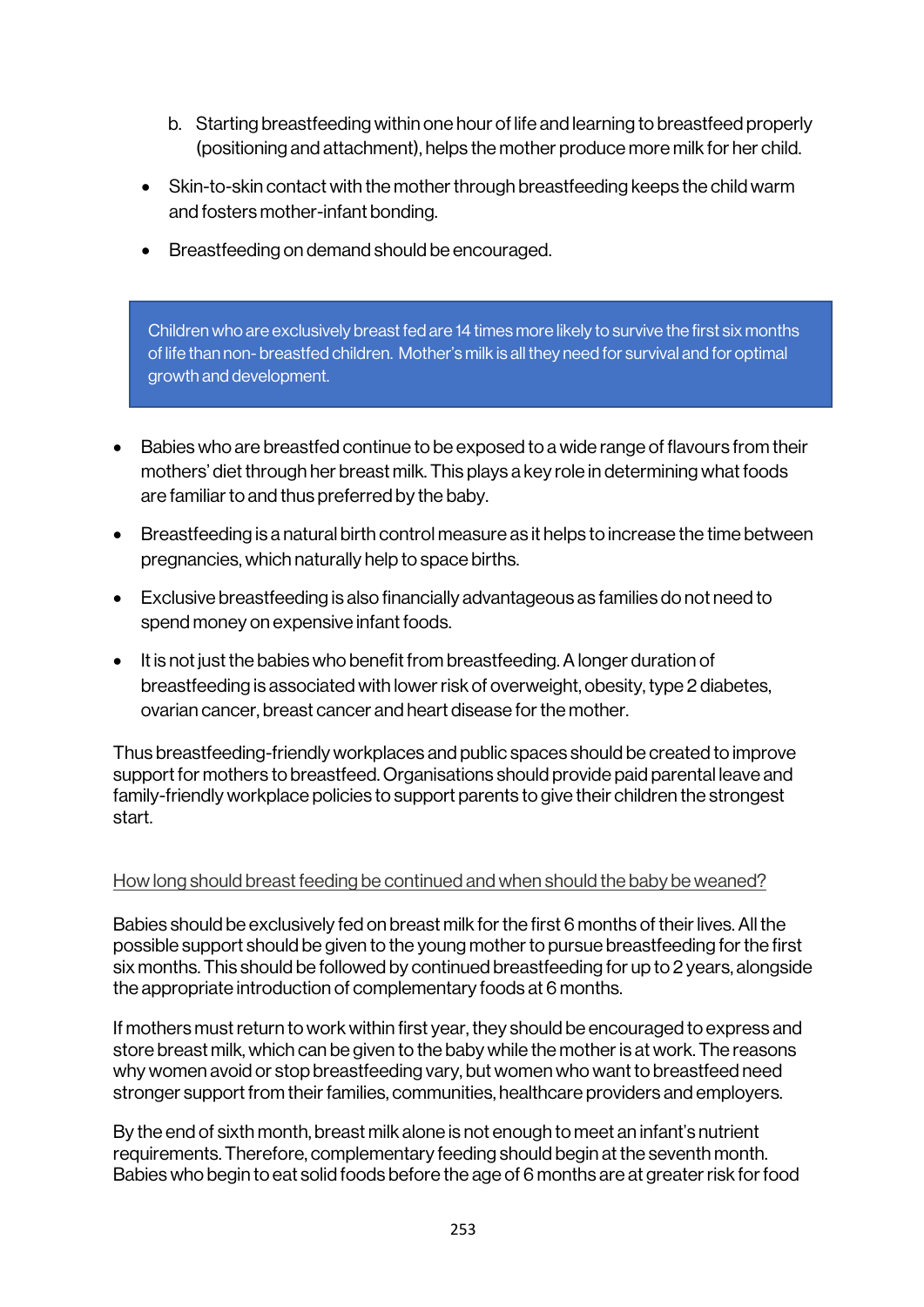allergies. Age-appropriate complementary feeding adequate in quality, quantity and frequency should be available for children from 6-24 months. Young children have a very small stomach thus small frequent feeds are recommended. Infants should be fed slowly and patiently. Children should be presented with a variety of nutrient-dense foods to fuel their growth and development. A varied diet will also help shape their taste preferences for adulthood. Cow's milk as a drink should be avoided for the first 12 months (as babies can become allergic to it), though it can be used in the preparation of a dish such as porridge. Six monthly vitamin A supplementation is recommended.

Salt and sugar should not be introduced in the child's diet in the first year. Use natural fruits and vegetables to impart flavour. Mild flavours are preferred by infants. The temperature of the dishes should be neither hot nor cold. In fact, infancy is a golden window of opportunity to influence a child's preference for healthy foods. New foods should be introduced one at a time in small quantities, and tolerance to the food evaluated before presenting a larger serving to the infant. Introducing new foods at a time when the infant is hungry ensures better acceptance. The texture and consistency of the food also changes as the infant grows from strained gruels of flowing consistency to a semi-solid dish like mashed *khicheri*. By the age of one year the infant is ready to start the family meals albeit with less spices (texture to remain soft and mashed till teeth erupt for effective chewing).

### What precautions should be taken during the weaning stage?

Infants aged 6 to 12 months old are more likely to suffer from diarrhoea than any other age group as this is the time period when they start eating complementary foods. If these foods are not handled in a safe and clean manner, it can lead to diarrhoea, illness and malnutrition. The following precautions need to be taken while preparing meals for infants:

- Boiled water should be given to infants and used for making their foods.
- Safe handling of foods and hygienic cooking and feeding practices are extremely important, as food contamination and subsequent diarrhoea contributes to 25% of undernutrition in infancy.
- Washing parents' and children's hands with soap before preparing and eating foods is one of the most important ways of preventing germs from getting into food and avoiding diarrhoea in young children. Hand washing with soap alone prevents up to 50% of childhood diarrhoea.
- Food served immediately after cooking and stored safely, reduces the risk of germs getting into food.
- Using clean utensils and crockery will stop germs from getting into food.
- Feeding bottles, which are difficult to keep clean, should be completely avoided. Instead cups and spoons should be used.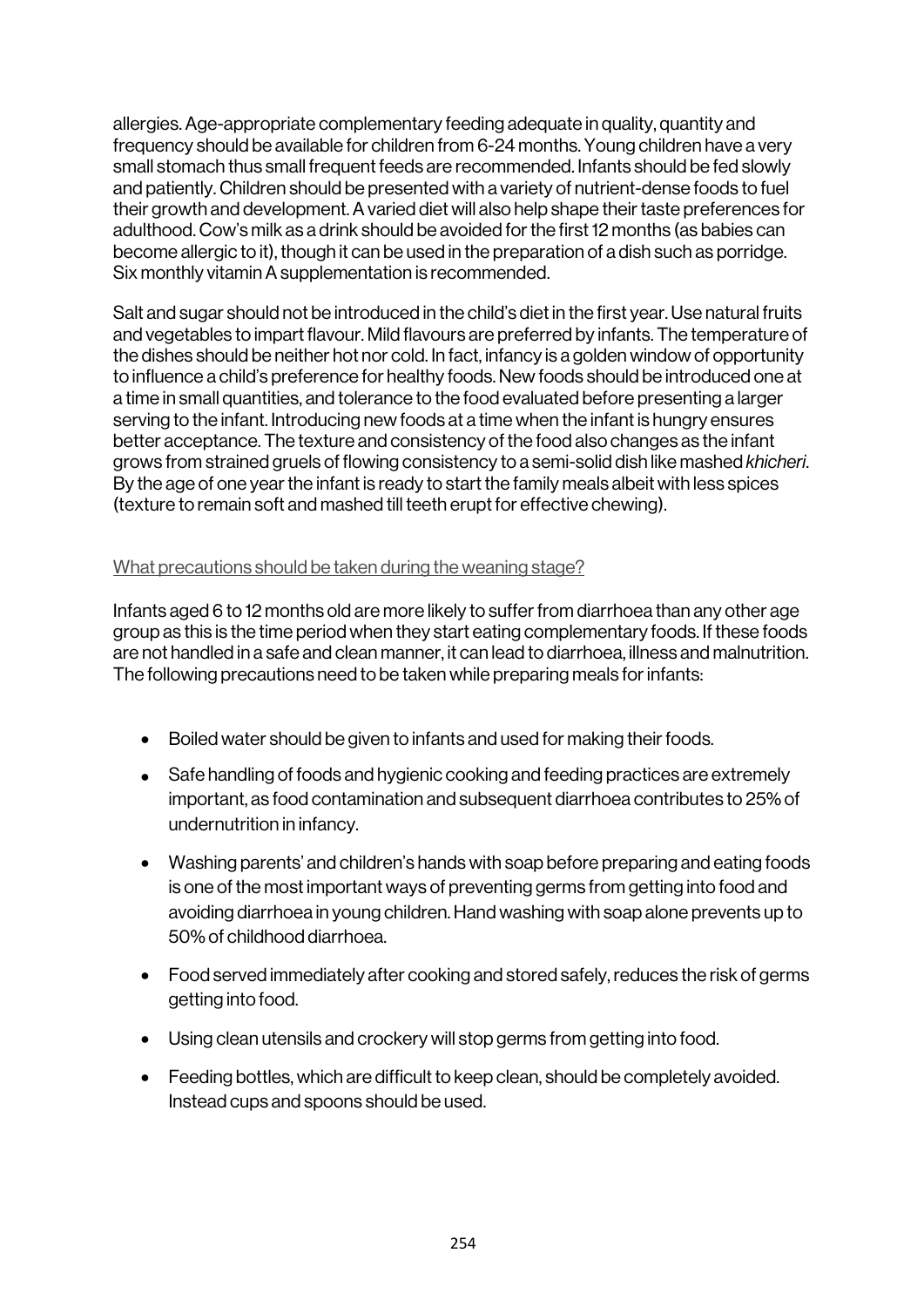• Improper disposal of stools and subsequent unclean hands lead to germs entering the body of young children, causing diarrhoea, other infections and leading to growth failure and poor development.

## Childhood - the growing years

### "A child's body needs nutrition, not just food"

- Julie Webb Kelley

Growth and development are a continuous process whereby each year builds upon the preceding one. In the pre-school age, the child growsmore in height. The body fat decreases but as the child enters middle childhood years, there is an adiposity rebound. The child gains about 5-7cms in height and about 2-3kg weight every year. In middle childhood along with gross muscles, fine muscles develop rapidly. By tracking the growth, children with growth deficiencies such as stunting, wasting or underweight or overweight/obesity can be identified at an early stage and intervened. So, before we start to offer nutrition counseling, nutritional assessment is of topmost priority.

### Importance of nutrition

Good nutrition improves the child's physical well-being as well as cognitive development, leading to better growth and academic performance. Counselling of care givers on nutrition and healthy eating for children is important. Both quality and quantity of food intake from each food group needs to be focused on.

Nutrient requirements are high during the growing years. Dietary energy must be sufficient to ensure growth and spare protein to be used for tissue synthesis. At the same time care has to be taken to not allow excess weight gain and obesity. As the child grows the energy requirements also tend to increase during periods of rapid growth. The brain needs energy to function properly and hence the supply of glucose is relevant and critical. Cognitively demanding tasks, such as schoolwork, require regular supplies of glucose to the brain in order to enhance cognitive functioning and improves memory and mood. The major sources for energy are fats and carbohydrates.

Carbohydrates is the main source of energy for school-age children. The recommended intake of carbohydrates is approximately 60% of the total energy intake. Complex carbohydrate sources such as whole grains, fruits, vegetables and legumes should be chosen instead of refined carbohydrates like refined grains (Maida, corn flour etc.), fruit juices with added sugars or other foods with high sugar content. Foods with high fat, sugar and/or salt such as chocolates, cookies, puffs, patties, samosa, burger, pizza, carbonated beverages should also be avoided as these may lead to obesity and associated health problems.

Suggested intake of fat is not more than 30% of total energy being contributed by fat, mainly from mono- and polyunsaturated fats. Sources of these healthy fats include vegetable oils, peanut butter, nuts and seeds. Essential fatty acids especially omega-3 fatty acids, are important for the child's cognitive development. Food sources high in omega-3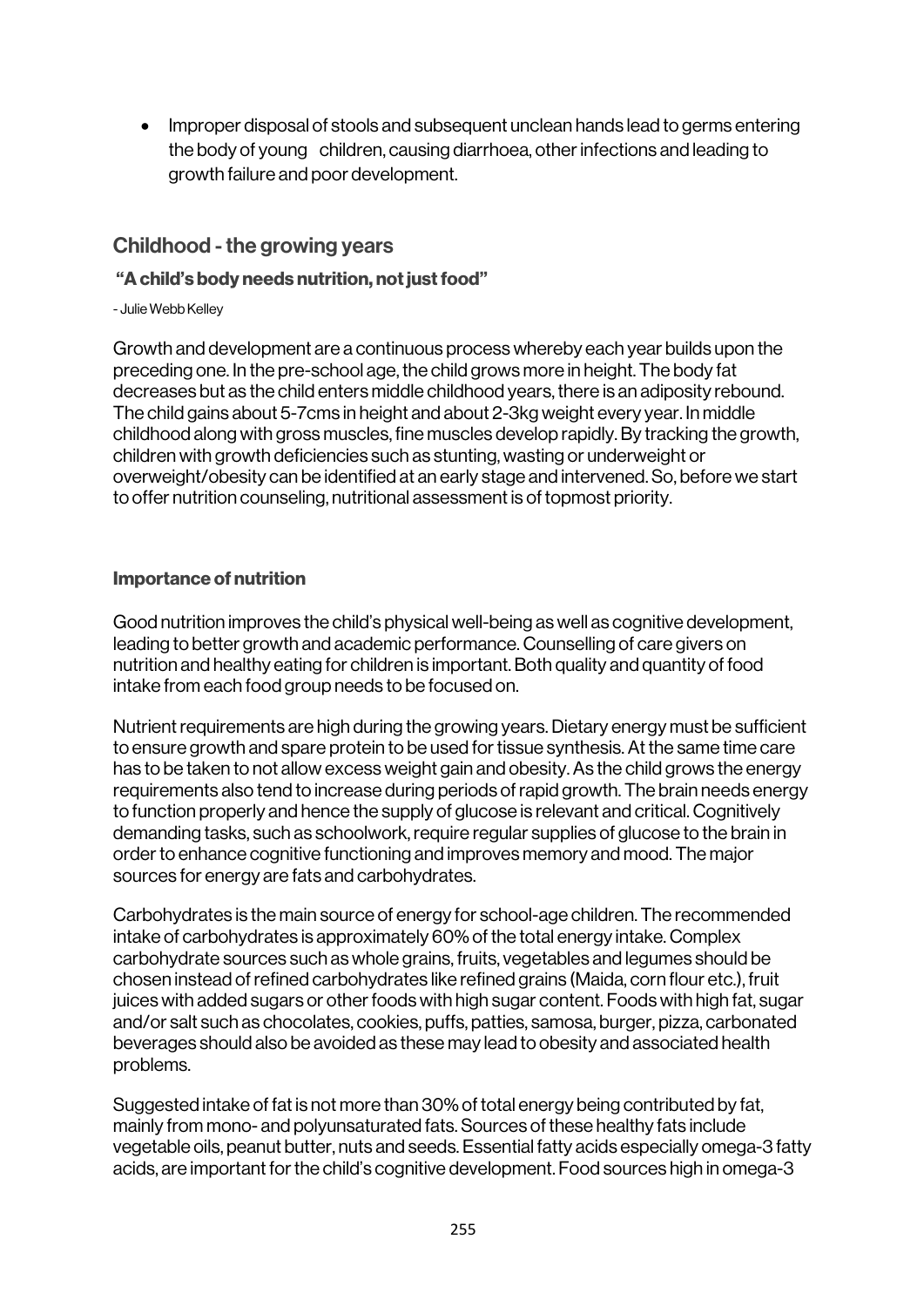fatty acids include green leafy vegetables, whole grains, fatty fish, walnuts, soybeans, flaxseeds and pumpkin seeds.

As proteins are essential for muscle strengthening, body growth, maintenance, and to enhance immunity, protein requirements gradually increase as the child grows. Highquality protein foods include eggs, dairy products, meat and seafoods. The other protein rich sources include processed soy products, legumes, nuts and oil seeds. Vitamins and minerals are an integral part of healthy nutrition since they perform several functions in body. Children of school age are more prone to developing micronutrient deficiencies that can have adverse influence on their overall performances. Some nutrients of concern are listed below:

- Vitamin A deficiency in children may lead to night blindness.
- Vitamin D is required for bone growth and calcium metabolism. Lack of vitamin D (Sunshine Vitamin) leads to Rickets in especially children not exposed to sunlight.
- Calcium is important to support bone growth
- Iron deficiency anemia can affect the cognitive performance of children
- Vitamin C enhances the absorption of iron from meals besides providing other benefits.

### Factors affecting dietary pattern

Most young children need some structure and routine to their day. Generally, they prefer meals and snacks at regular times, as governed by the family's lifestyle. They have a preference for simply prepared, mild tasting foods that they can easily handle. At this age children also tend to develop negative and positive associations with food. For example, sweets and chocolates which are given by parents as rewards for good behavior may be associated with positive emotions. On the other hand, foods which parents sometimes force their children to have like milk may get associated with negative emotions. It is important to know that early impressions associated with various uses of food, affect foodrelated attitudes and practices throughout life. When they grow up, they will be averse to consuming foods which evoke negative emotions. Food preferences can be influenced by parents and friends; as well as media advertisements may influence the child to select certain foods over others.

In contrast to the pre-school age where familial influence is higher, in the school- age, children are more influenced by their peer group. The food habits of school-age children are more scheduled due to specific school timings. However, many external influences may affect the child's food choices. It is estimated that children are spending more time in front of a screen (television, computer and mobile) rather than in outdoor recreation. Ill effects of this include decreased physical activity and hence loss of appetite. Studies have shown that television advertising influences children's food preferences and purchasing requests resulting in inclusion of unhealthy foods which increase the risk for obesity, dental caries, deficiency of micronutrients etc. Social events and parties often promote unhealthy eating habits.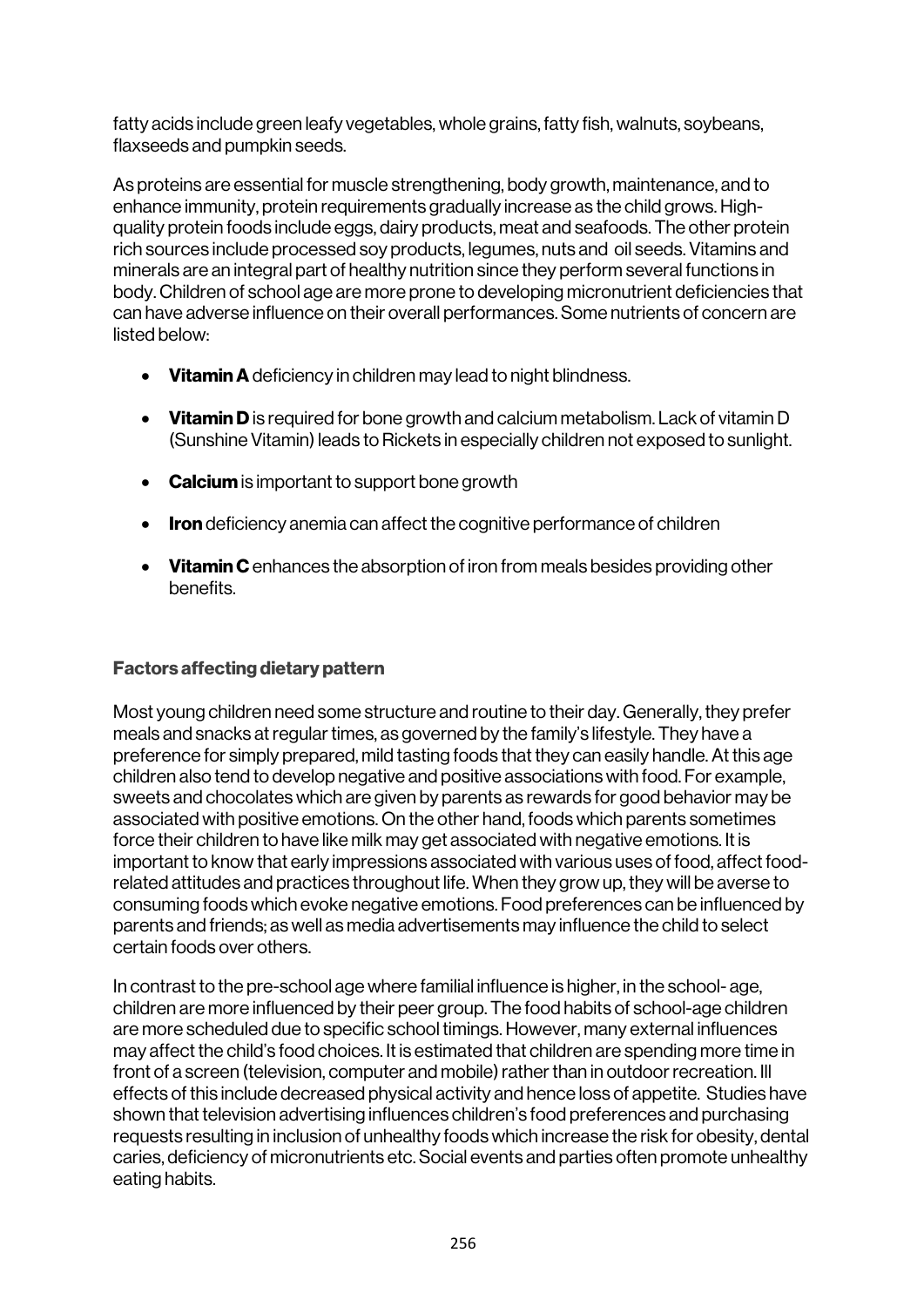The food served in school canteens or school lunch programs (Mid day meal programme in India) also influences the food choices of children. Availability of junk foods in or around the school acts as an enticement, and children land up making poor food choices. Hence it is very important to control the sale/service of unhealthy foods in the vicinity of schools. The Food Safety and Standards (Safe Food and Balanced Diets for Children in School) Regulation (2020) will regulate the sale of HFSS foods in schools and ensure that only healthy meals are served in schools.

#### Inculcating healthy eating practices

It is common among school children to skip breakfast. This makes the child feel inattentive and tired during class hours. Skipping breakfast affects both the nutritional status as well as the school performance of the students. Empirical evidence from research on the effects of breakfast on cognition shows that particularly for younger children, skipping breakfast can have adverse effects on both general energy levels and cognition of school children. The reason for skipping breakfast has to be identified and addressed.

As long as a child is at home the whole day, the mother can feed him meals. However, as soon as children enter school, they need to start eating a meal or two on their own. While packing tiffins the mothers need to make sure that it should be an item which is easy for the child to eat. The meal must be simple yet nutritious. For example, a vegetable-stuffed chapati or mixed vegetable rice or dal chawal cooked with vegetables can be chosen instead of too many items like chapati/rice, dal and sabzi separately.

Classroom lessons must include a subject on healthy eating habits. For small children the teacher may need to supervise the lunch ensuring that children inculcate good eating manners and finish their lunch.

Special effort needs to go into feeding a fussy eater. Active feeding rather than forced feeding should be done so that mealtimes do not become unpleasant for the child. Healthy foods of their choice must be packed, and variations must be considered. In a few cases, getting an attractive lunch box will also help to motivate the child into eating. For these children, mothers should involve them in the cooking process and teach them the benefits of each food. Family pot eating and family mealtime is important. Having meals together helps the child understand the importance of each meal. The whole family needs to eat healthy to inculcate healthy habits in the child.

Children who are underweight may need special care and attention. Children who are obese need to cut down unhealthy snacking especially on non - nutritive energy dense food. A study shows that for children of school going age, snacks may contribute up to onethird of the total calorie intake for the day. This is generally after-school snacks which are majorly influenced by peer pressure. Regular consumption of outside food increases the body weight and results in obesity. Children frequently consuming sweet foods such as sweets, chocolates, jellies, pastries, sugar sweetened beverages followed by poor oral hygiene tend to develop dental caries. Hence good oral hygiene is important.

Anaemia reduces the attention capacity of the child and brings down the academic performance. It may hinder the growth and development of the child. It is important to take care that iron rich foods are included in daily meals along with vitamin C rich foods for better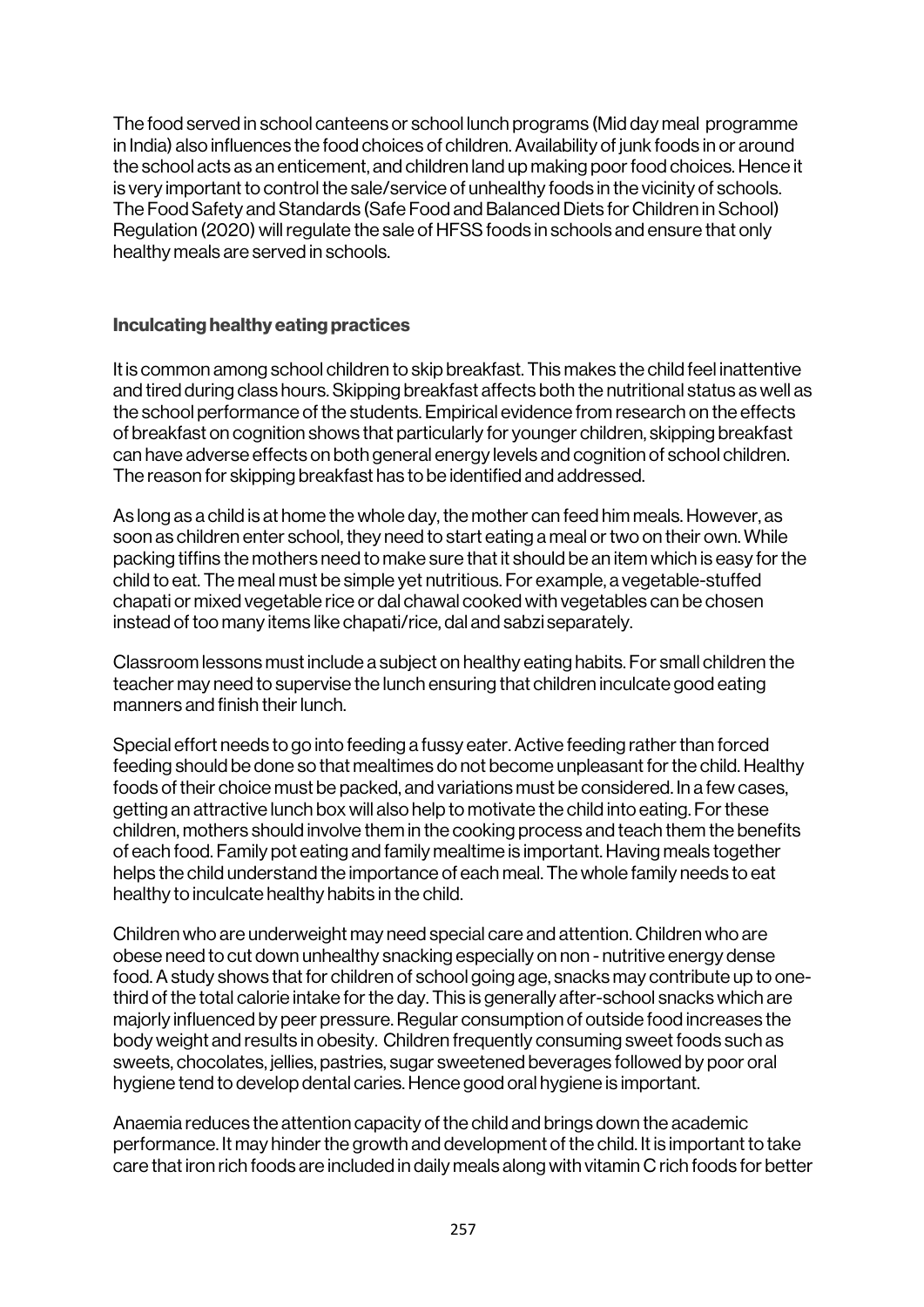absorption of iron. Inhibitors of iron absorption (e.g. tannin, oxalate, phytate and calcium) which reduce the bioavailability of iron from the food should not be consumed along with meals rich in iron. Tea, coffee, tamarind, cocoa are few beverages and foods which have these inhibitors.

### Adolescence – a critical period of development

Adolescence is the period of transition from childhood to adulthood and a period of rapid growth and maturity both physiologically and psychologically. Adolescence has been referred to as a window of opportunity to prepare for a healthy productive and reproductive life and prevent the onset of nutrition related chronic disease in adult life. The three dimensions of growth during adolescence are physical growth, mental and emotional blooming and sexual development. Inadequate intake of nutrients can result in slow growth and delayed sexual maturation.

WHO (2010) defines adolescence as the segment of life between the ages of 10-19 years. Considering the major physical, cognitive and emotional changes that take place, this age group is further divided into 3 stages:

- Early Adolescence: Ages 10-15 years
- Middle Adolescence: 14-17 years
- Late Adolescence: 16-19 years

### Nutritional needs during Adolescence

During adolescence, the linear growth of childhood is suddenly altered by an increase in the velocity of growth. Almost 80% of adolescent growth is completed during early adolescence. Post-puberty, the growth spurt decreases. Growth spurt in adolescence is associated with cognitive, emotional and hormonal changes. Nutritional needs vary during adolescence. They are different for males and females. This is mainly due to differences in growth spurts and sexual maturation. Puberty hits females between the age group 10-14, whereas for males it occurs between 12-16 years of age. Differences are seen not just in caloric and macronutrient requirements, but also in the requirements of micronutrients. Iron requirements are generally higher in females due to increased physiological demands and menstrual losses. It must also be noted that there are differences in body composition. Boys have greater muscle mass as compared to females. Approximately 45% of the skeletal mass is added during adolescence. Girls on the other hand tend to accumulate more fat than muscle tissues.

*Energy and Protein requirements:* The considerable increase in energy and protein requirements is attributed to the gain in weight and height along with increase in muscle mass in boys and fat mass in girls. Increment in requirements correlates with growth patterns, with the peak in requirements occurring at the peak growth period of adolescence. While considering protein requirements, it is important to consider the quality of proteins and not just quantity. Good quality protein should be provided daily by including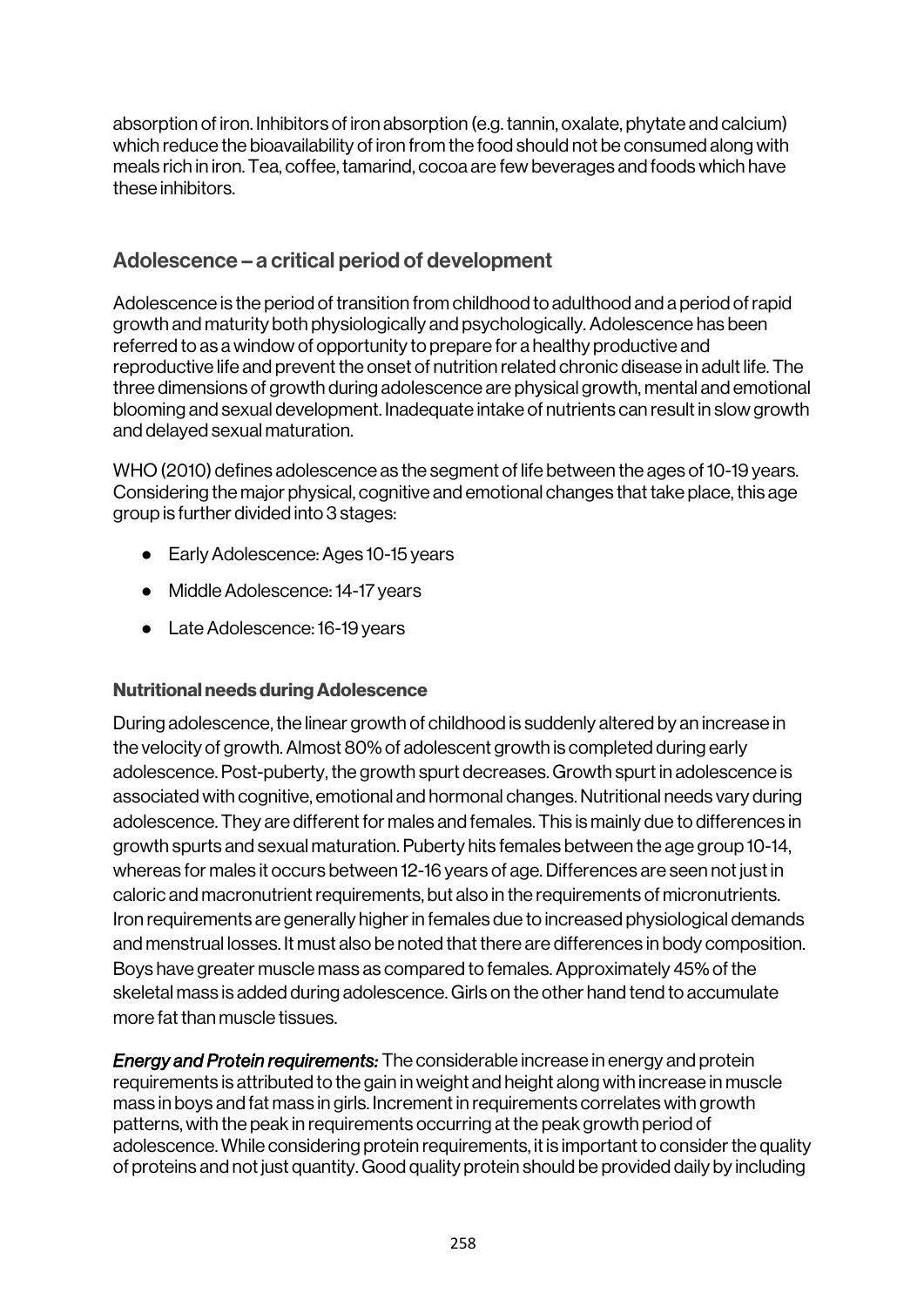sources of good quality protein viz. milk and milk products, eggs, meat, fish and/or by using ideal food combinations of cereal and pulse (e.g. *Dal-Roti*/rice, *khichdi*, etc.). Most Indian diets lack protein and thus efforts must be made to include a serving of good quality protein in every meal of an adolescent.

*Minerals and Vitamins:* Minerals and vitamins play a critical role in the growth and development. The role of these micronutrients is considered to be very crucial due to the peak in growth velocity, increase in body size, body density and puberty changes. Micronutrients are involved in various physiological processes in the form of catalytic enzymes, hormones, structural components and protective agents. Thus, it is necessary to ensure the provision of a diet that supplies all essential micronutrients in required amounts. Iron and calcium are two minerals for which the requirement increases as the blood volume as well as skeletal mass is increasing. If adolescents in the age group of 13-17 years fail to meet calcium requirements they may not achieve their peak bone mass, thus increasing the risk of developing osteoporosis at a later age. Adolescent girls are at increased risk of anaemia due to rapid growth and development in adolescence and menstruation which increases the demand for iron. Zinc is important for growth and sexual maturation in adolescent.

### Nutritional Issues and Dietary Challenges

Adolescent growth and development are linked to the quality of the diet they receive during childhood and adolescence. Adequate nutrition of any individual is determined by two factors: (1) adequate availability of food in terms of quantity as well as quality, which depends on socioeconomic status, food practices, cultural traditions, and intra-family allocation of the food, (2) the ability to digest, absorb, and utilize the food. This ability can be hampered by infection and metabolic disorders.

Food choices made by adolescents is a major factor that impacts the nutritional status and thus the health status of this age group. Factors that influence food choices of adolescents are:

- Taste
- Peer influence, food trends and fads
- Mood
- Body image
- Food habits as influenced by family, culture, religion
- Influence of media, celebrity endorsements, Influencers
- Convenience foods

Mass media as well as social media play a big role in influencing adolescents. Use of social media has now become an addiction to many and it greatly affects self-perception and body image. Besides the physical ill-effects of increased screen time, social media has a greater impact that influences choices, behaviour patterns, and mental health and lifestyle habits. This powerful form of media should be used in a positive manner to provide authentic health and nutritional messages.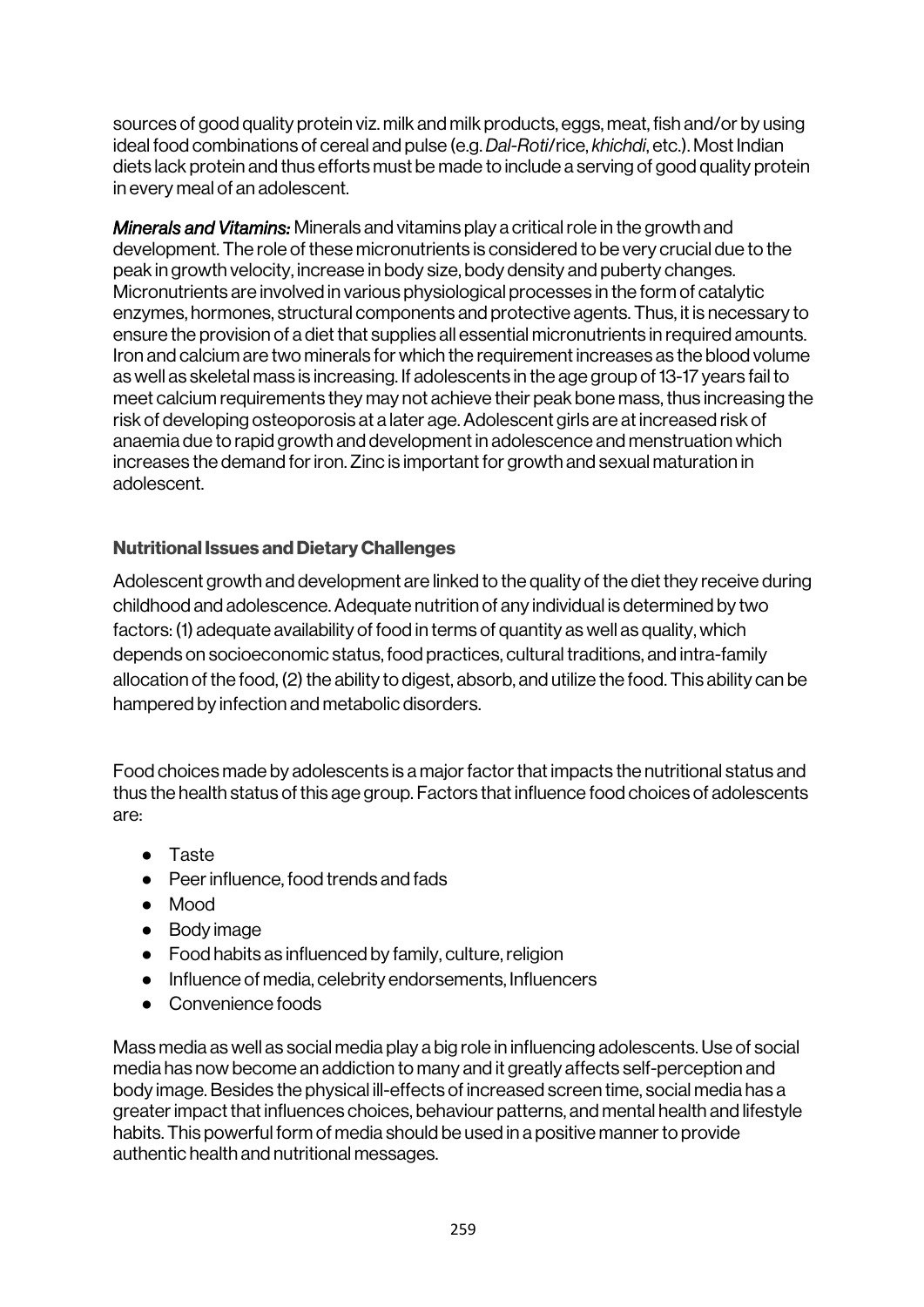Adolescent health problems include sexual health issues, teenage pregnancy, problems related to menstruation, drugs, tobacco and alcohol abuse, anaemia, eating disorders, obesity, behavioural problems and oral health. Many teens may describe themselves as being overweight despite being of normal weight, signifying a distorted body image. This leads to eating disorders like Anorexia Nervosa, Bulimia Nervosa and Binge eating. Anorexia nervosa is characterized by failure to maintain an adequate body weight, body image disturbance, and excessive dietary restriction and it may be accompanied by periodic binge eating and purging (e.g., self-induced vomiting, laxative use). The symptoms include muscle wasting, growth retardation, dry brittle hair, dry skin, and amenorrhea (absence of menses).

**Bulimia Nervosa** is characterized by recurrent binge eating (consuming large amounts of food while feeling out of control) accompanied by compensatory behaviors to prevent weight gain, and body image disturbances. Compensatory behaviors may be purging (selfinduced vomiting, laxative, diuretic, or enema use) or non-purging (excessive exercise, fasting). Salivary gland enlargement, dental problems, heartburn, bloating and irregular menstrual periods are some common problems associated with bulimia nervosa.

Tendency to rely exclusively on junk food like potato chips or fries, burgers, pizzas, chocolates, etc. and consuming carbonated and, sweetened beverages on regular basis is on the rise among this age group. These snacks are easily available, convenient to be carried and inexpensive. Though most of these are energy dense due to their high fat/carbohydrate contents, they are devoid of important nutrients.

Skipping of meals is a common practice in this age group and this is more common in girls than boys. Girls generally miss meals in an effort to lose/maintain weight. Generally, breakfast, which is the most important meal of the day, is not consumed. When adolescents skip meals they tend to consume more snacks and fast foods which tend to be energy dense and low in other essential nutrients. Adolescent obesity is emerging as a major health problem, especially in urban populations. The reason is increased consumption of calorie dense foods and at the same time decreased physical activity. Obesity increases the risk for diabetes, heart disease, hypertension and polycystic ovary syndrome (PCOS) in girls.

Thus, it is important to promote not just good eating habits but also a good lifestyle which includes regular physical activity/exercise. Well-nourished adolescents ensure a healthier future of the nation.

#### Healthy diet during adolescence

Although dietary tips on food choices remain similar throughout the lifecycle, Figure 2 puts together foods to be encouraged and discouraged for the adolescents.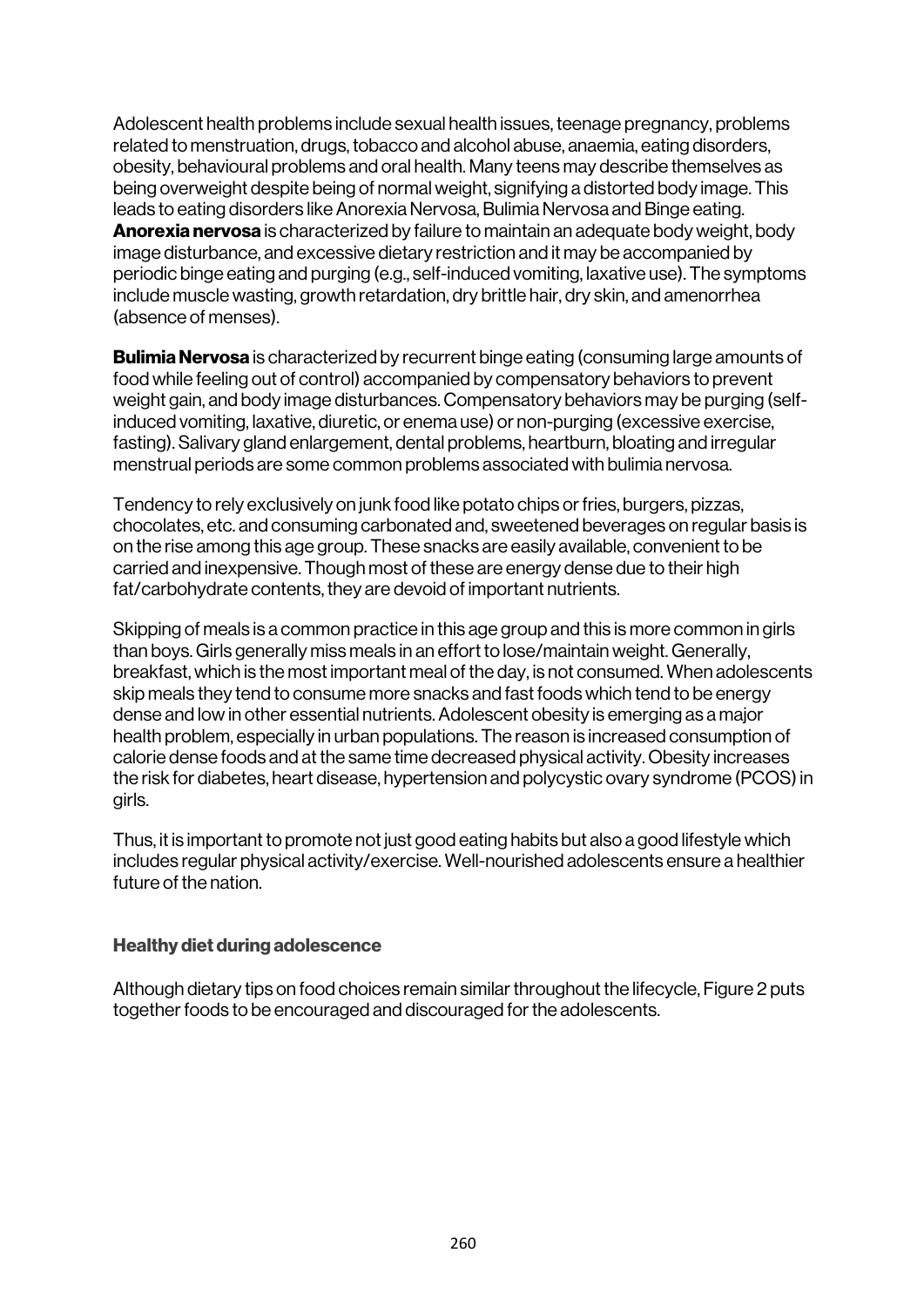

*Figure 15. 2: Healthy Eating Tips for Adolescents* 

Source: Dietary guidelines for Indians – A `Manual. Dietary Guidelines for Indians – A Manual. (2011). Hyderabad: National Institute of Nutrition; "Stanford Children's Health - Lucile Packard Children's Hospital Stanford"

Besides these, it is also advisable to involve children in selecting and preparing foods. The home and the school food environment should be conducive for them to make healthy food choices. Poor food choices are often linked to non-availability of healthier food alternatives at home or in and around school.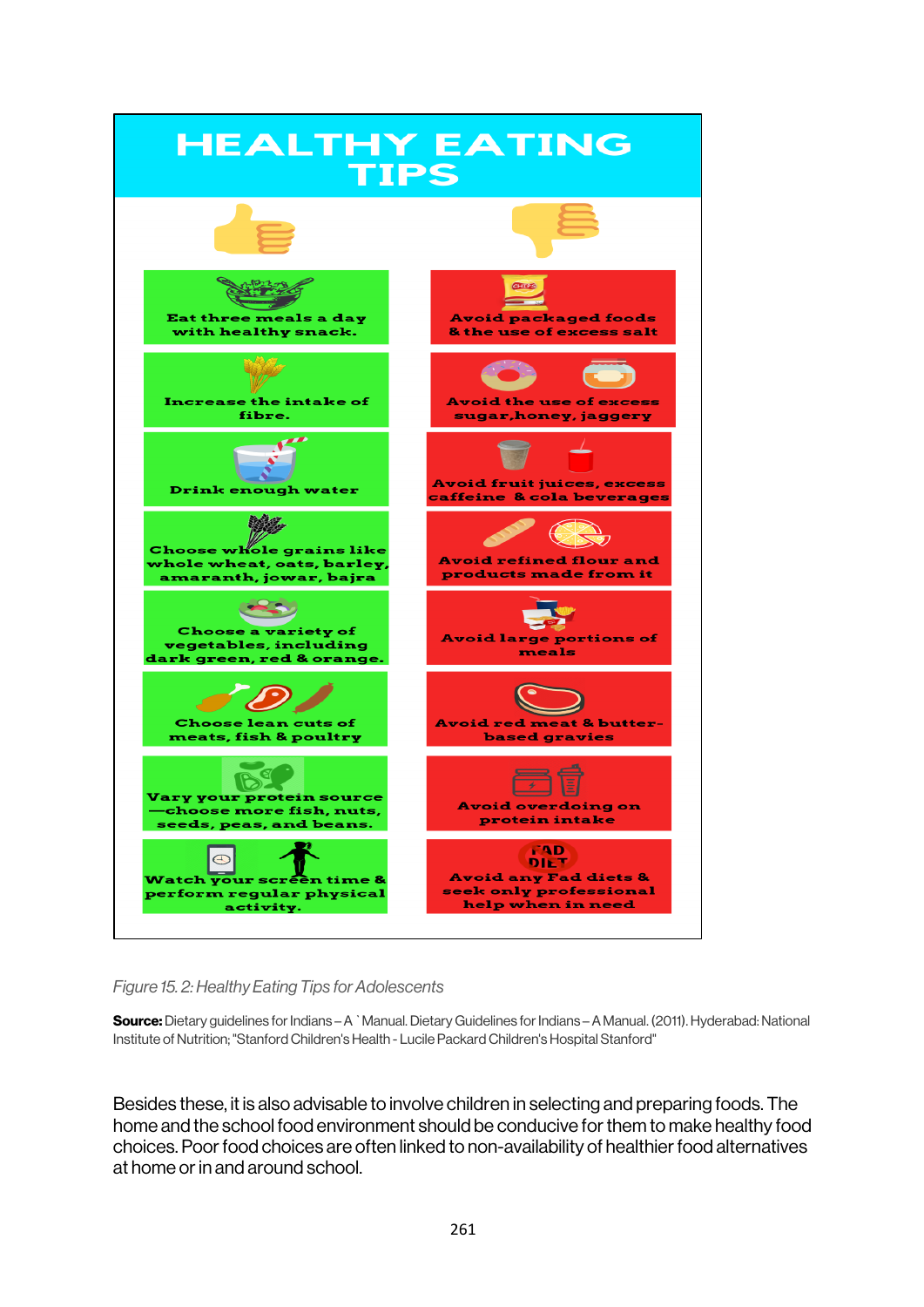Counseling related to excessive energy intakes among adolescents should focus on intake of discretionary calories, especially those from added sugars consumed through soft drinks and from solid fats consumed through snack foods and fried food. Tips should be provided for selecting nutrient-dense foods and beverages at all locations where teens spend their time. An ideal meal pattern for an adolescent age group is a three-meal pattern with two in between snacks – required to meet the multi nutrient requirements.

# Adulthood and Healthy Ageing

Adulthood marks a long period which begins with the cessation of active growth. Population above 65 years is regarded as the geriatric age group. Aging is a normal process that begins at conception and ends at death. Once the body reaches physiologic maturity, the rate of catabolic or degenerative change may become greater than the anabolic regeneration. The resultant loss of cells can lead to varying degrees of decreased efficiency and impaired function. Lifestyle factors that seem to influence physiologic age are adequacy and regularity of sleep, frequency of consumption of well-balanced meals, sufficiency of physical activity, smoking status, extent of alcohol consumption, and body weight. Disease and disability are not always inevitable consequences of aging. The use of preventive service, elimination of risk factors, and adoption of healthy lifestyle behaviours are some of the major determinants of how well a person ages.

### Dietary needs and nutritional concerns

Dietary needs of adults change with age due to the physiological changes which accompany aging. Some of these changes raise nutritional concerns and have to be managed by appropriate dietary interventions:

- The sense of taste, smell, sight, hearing, and touch often diminish at individual rates in the older adult. A reduction in taste and smell reduces appetite and hence overall food intake putting them at a risk of undernutrition. Impaired vision, and loss of functional abilities may prevent older adults from cooking and eating on their own. Improving the flavour of food by using a variety of spices and herbs may help increase appetite.
- Xerostomia (dry mouth) can cause difficulty with chewing and swallowing, which can result in the avoidance of certain foods. In such cases every meal needs to have a curry item to facilitate swallowing of the dry items. People who have missing teeth or who wear dentures often chew less efficiently, which can cause them to eat less hard-to-chew foods such as fruits, and raw vegetables. Modifications of food texture or consistency may make some foods easier to eat and therefore improve a person's over all nutrient intake.
- Dysphagia, a weakening of the gag reflex that causes swallowing difficulties, can affect a person's ability to safely consume foods. A person with dysphagia may need modifications in the texture or consistency of food, method of eating, or both.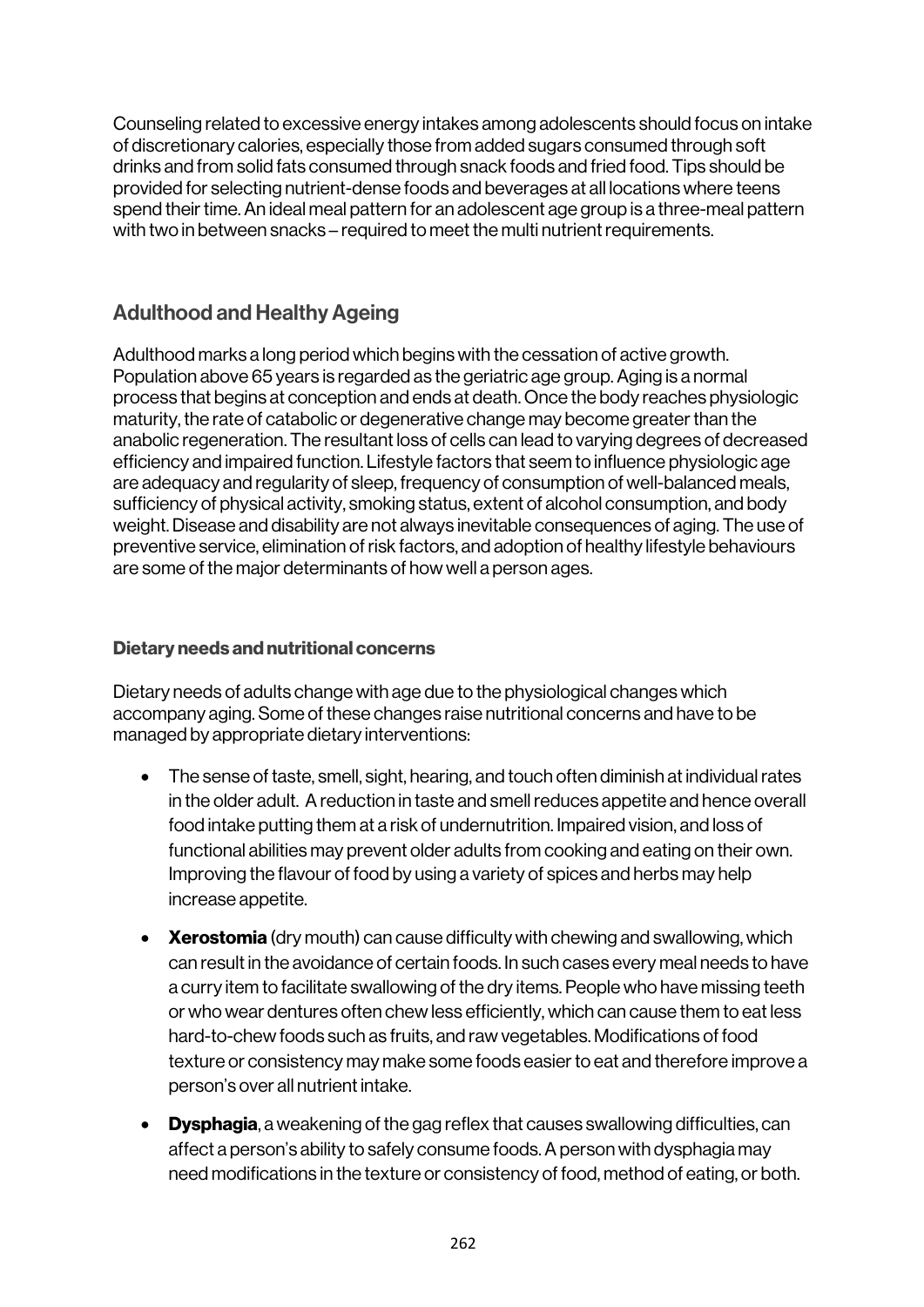- Gastric atrophy, alterations in gastric acidity, delayed gastric emptying, changes in bowel motility rates, decreased lactase activity, and medication usage can affect intake and availability of nutrients. These conditions can affect the bioavailability of nutrients, overall nutritional status, and the risk for developing chronic diseases such as osteoporosis.
- Constipation, which makes it difficult to pass stools or causes incomplete or infrequent passage of stools, is one of the most common digestive complaints in older adults. It can be caused by insufficient fluid intake, inadequate dietary fibre intake, limitations in mobility or activity, psychological factors, and medications. Constipation can often be resolved by increasing intake of dietary fibre, fluid, and increasing physical activity.
- During the aging process, blood vessels become less elastic and total peripheral resistance increases, leading to an increased risk for and prevalence of hypertension and cardiovascular diseases. Salt needs to be controlled in the diet as well as fats and simple carbohydrates, in order to keep blood pressure and lipid levels in check.
- Renal function and the glomerular filtration rate can diminish as much as 60% between the ages of 30 and 80 years, primarily because of a reduction in the number of nephrons, the functional unit of urine formation in the kidney, resulting in reduced blood flow. Consequently, older adults are often less able to respond to changes in fluid status and challenges to the acid-base balance. Excessive amounts of protein waste products and electrolytes may become increasingly difficult to metabolize, so dietary modifications may be needed.
- As people age, bone resorption becomes more than bone formation. The cause of osteoporosis may be age related changes such as decreased estrogen production associated with menopause. Decreased intestinal absorption of calcium and production of vitamin D, reduced physical activity and increased parathyroid hormone secretion may also cause osteoporosis. Many avoidable risk actors like sedentary lifestyle, emotional stress, inappropriate diet may contribute to osteoporosis.
- Every second woman of the reproductive age group in India is **anaemic**. Nearly one fourth of the men are also anaemic. Iron inadequacy can be caused by low dietary intake, impaired absorption possibly resulting from lack of heme iron or vitamin C or blood loss. Treatment may involve using iron supplements together with a diet providing iron sources of high bioavailability and vitamin C to enhance absorption.
- Both forms of **malnutrition** -undernutrition and overnutrition may plague both the adults and elderly.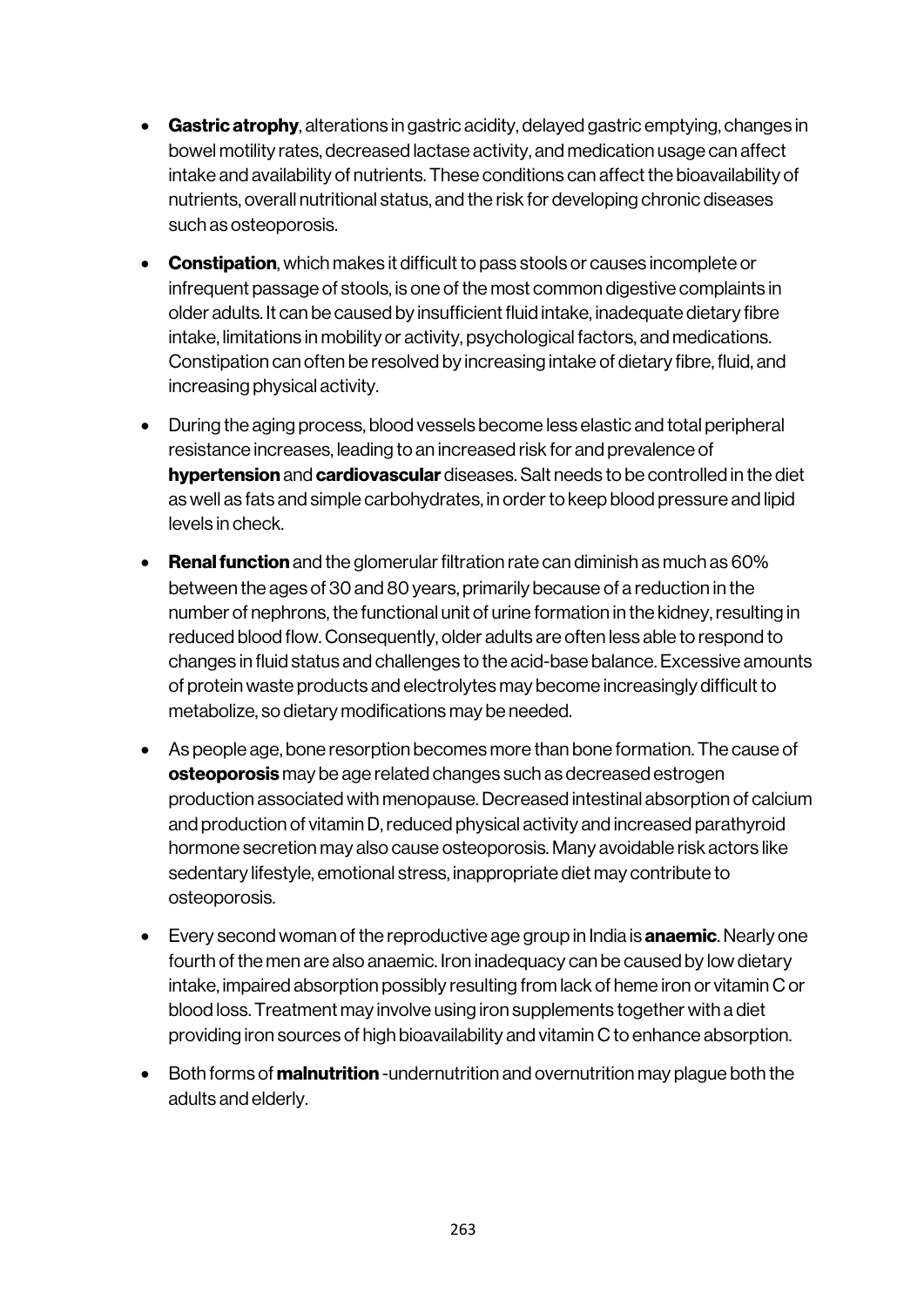Nutrition plays an important role in delaying the ageing process. While planning diets for adults and elderly the physiological conditions as well as any existing pathology should be kept in mind. Elderly may require food with special modifications in texture and consistency.

To maintain a healthy life, one should keep in mind quantity of nutrients of concern like saturated fat, trans fat, sodium and added sugar in the diet. Excess consumption of these may increase the risk of obesity, metabolic syndrome, Type-2 diabetes, hypertension and other cardiovascular diseases and, certain cancers. Saturated fat and simple sugars intake should each provide less than 10% of energy. For further risk reduction less than 5 % energy from simple/free sugars is recommended. Salt intake should be less than 5g (1 teaspoon) in a day and trans fat intake should be less than 1 energy%.

### Healthy lifestyle

As we have discussed in earlier chapters, healthy eating is the key for healthy living. Besides our diet, we need to focus on other aspects also which would lead to a healthy life. These factors include physical activity, stress, consumption of tobacco, alcohol etc.

WHO defines a healthy lifestyle as a way of living that lowers the risk of being seriously ill- a way of living that helps you enjoy more aspects of your life. Health is not just about avoiding a disease or illness. It is about physical, mental and social well-being too. When adults adopt a healthy lifestyle, they become a more positive role model for other members of their family, particularly children.

#### Healthy Eating – Eat Right Logo of FSSAI

The logo (figure 3) represents a healthy *thali* or plate to ensure a balanced and wholesome diet comprising all food groups in right quantity for a healthy life. Each colour in the logo represents different food groups. The size of the colour depicts the quantity of the food to be consumed.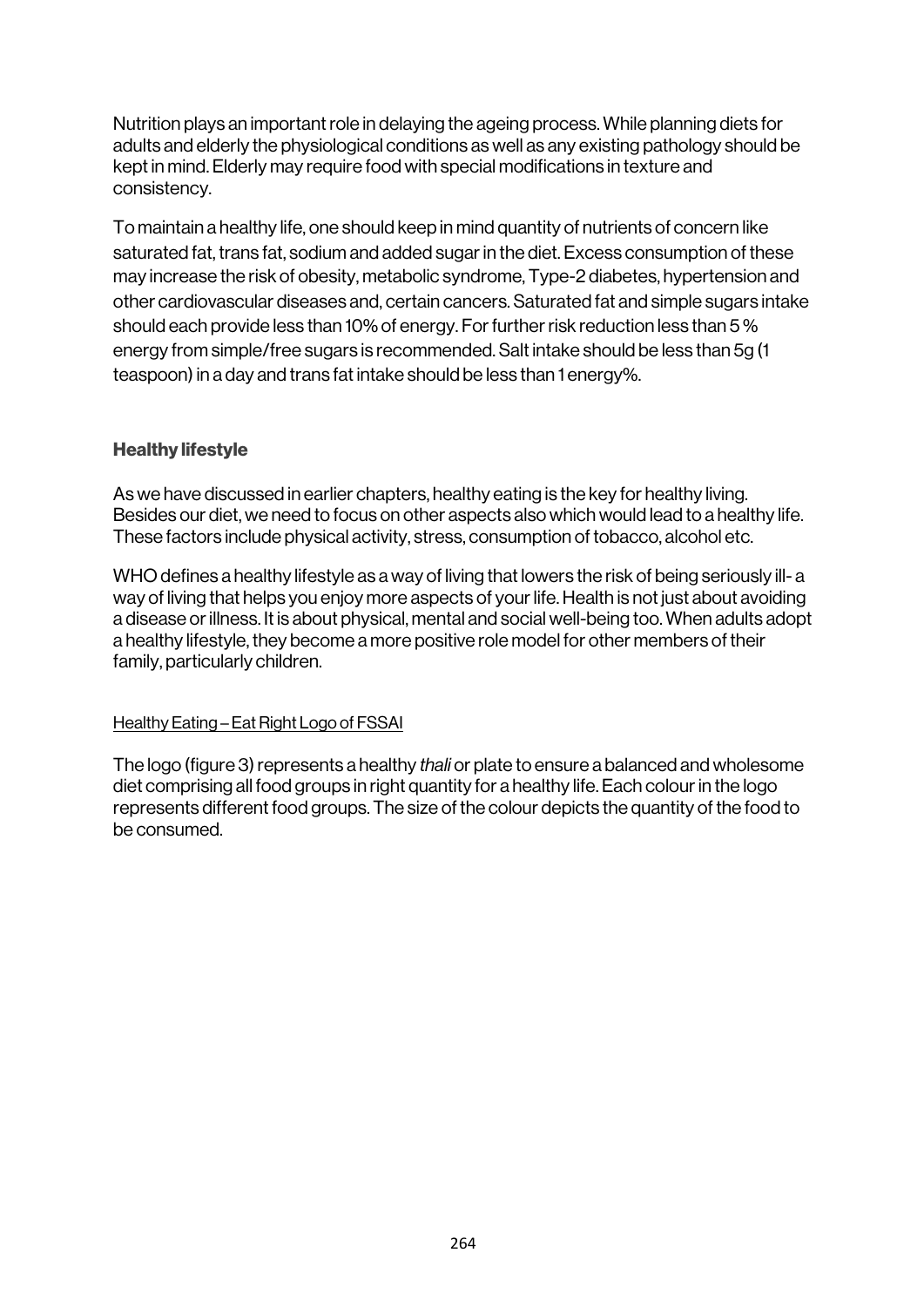

*Figure 15. 3: Eat Right Logo of FSSAI*

**Physical activity and exercise** is a major contributor to a healthy lifestyle. Physical activity is necessary to stimulate the body's own natural maintenance and repair system. It is vital for the health of bones, joints, muscles, lungs and heart. Physical inactivity increases the risk of several diseases - coronary heart disease, stroke, high blood pressure, osteoporosis, etc. and in addition can contribute to poor posture, overweight, breathlessness, flabby body, low energy levels and stiff joints. Regular exercise can prevent and reverse age-related changes like decreases in muscle mass and strength, improve balance, flexibility, and endurance, and decrease the risk of falls in the elderly. Regular exercise can help prevent coronary heart disease, stroke, diabetes, obesity, and high blood pressure. Regular, weight-bearing exercise can also help prevent osteoporosis by building bone strength. It can help chronic arthritis sufferers improve their capacity to perform daily activities such as driving, climbing stairs etc. It also increases self-esteem and self-confidence, decreases stress and anxiety, enhances mood, and improves general mental health. Regular exercise can help control weight gain and, in some people, cause loss of fat. Box 1 outlines an action plan for increasing the physical activity level while Box 2 talks about the amount of sleep needed for different age-groups.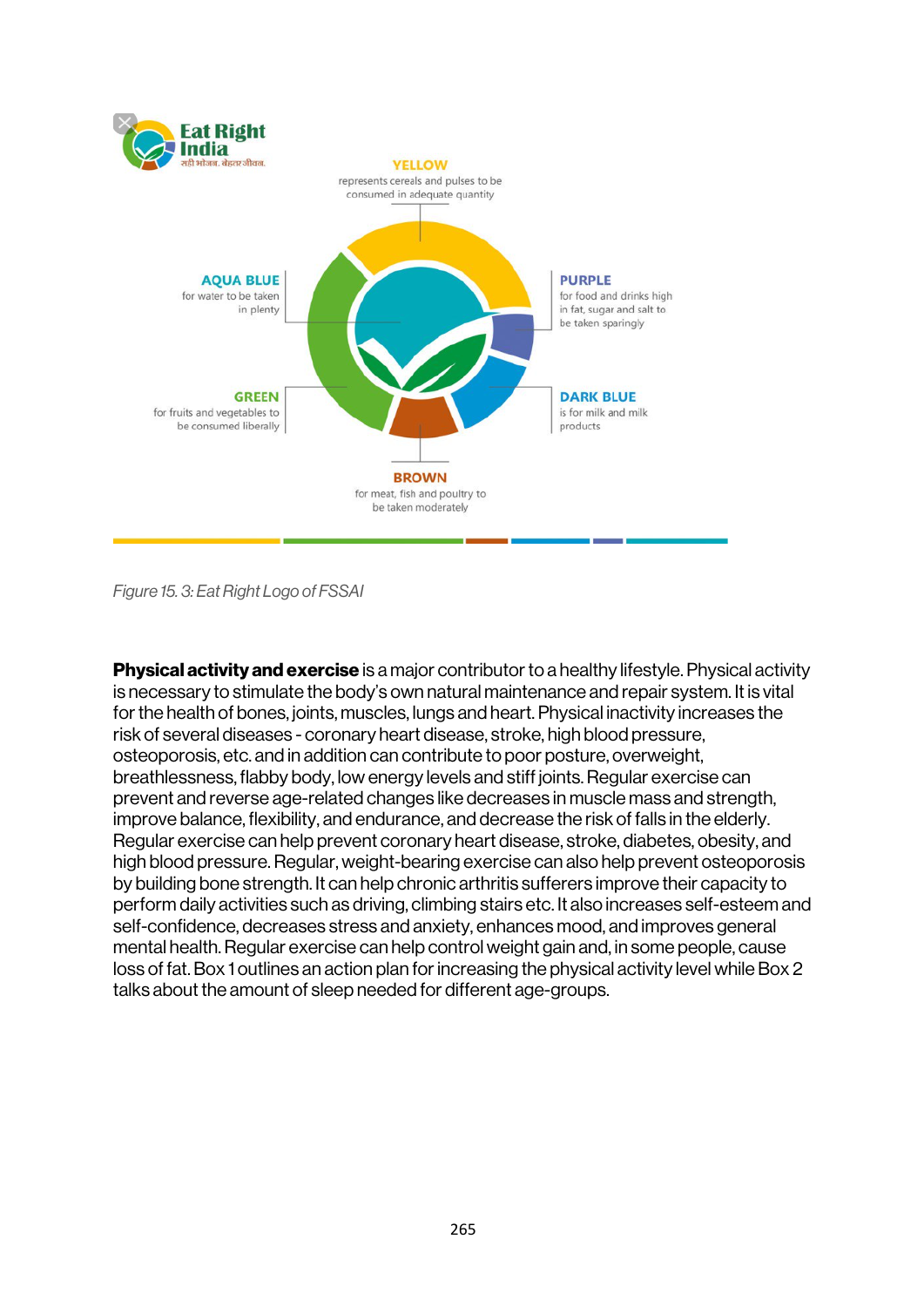#### Box 1: Action Plan for Increasing Physical Activity

- 1. If you are not physically active identify when you could be more physically active and how (e.g. put more physical effort into housework; walk briskly, get off the bus or tram one stop earlier; choose to climb the stairs even if there is a lift, play sports).
- 2. Start slowly don't do too much too soon. Listen to your body: if you experience dizziness, nausea, pain and extreme tiredness you are doing too much too soon.
- 3. If you are comfortable with what you are doing increase the amount of exercise and build it up gradually.
- 4. Aim at half an hour of moderately intense physical activity five or more days a week. Exercise can be broken up into smaller 10-minute sessions.

Almost any type of exercise (resistance, water aerobics, walking, swimming, weights, yoga, and many others) is helpful for everybody.

**Smoking** can cause respiratory illness, coronary heart disease and cancer. Use of tobacco causes cancers of the lung, mouth, lip, tongue, oesophagus, kidney, and bladder. It also further increases the risk of bladder cancer. Tobacco can cause atherosclerotic arterial disease (hardening and narrowing of the arteries) that can lead to heart attacks, strokes, and lack of blood flow to the lower extremities.

Drinking small amounts of **alcohol** may not be harmful for health however for many people it becomes difficult to draw the line. Raised blood pressure, which increases the risk of stroke; stomach disorders; depression and emotional disorders; cancers, particularly of the mouth, throat and gullet; hepatitis and cirrhosis of the liver; malnutrition; accidents at home, at work and on the roads; and suicides are some of the problems associated with alcohol consumption.

It is easy to become addicted to both tobacco and alcohol. Support and understanding from family members are often critical for sustained recovery. Medication can be useful for the prevention of relapses and for withdrawal symptoms.

#### Box 2: Get enough sleep daily

It is recommended that newborns (0-3 months) get at least 14 to 17 hours of sleep, infants (4-11 months of age) need 12 to 15 hours, Toddlers (1-2 years of age) need 11-14 hours, Preschoolers (3-5 years of age) need 10-13 hours, school age children (6-13 years) need 9 to 11 hours, and teenagers (14-17 years) need 8-10 hours and those 18 years and above need 7-9 hours of sleep. Older adults (65+ years) need about 7-8 hours but do not sleep as deeply and may awaken at night or wake early, so naps allow them to make up the total of seven to nine hours of sleep.

Source: https://www.sleepfoundation.org/press-release/national-sleep-foundationrecommends-new-sleep-times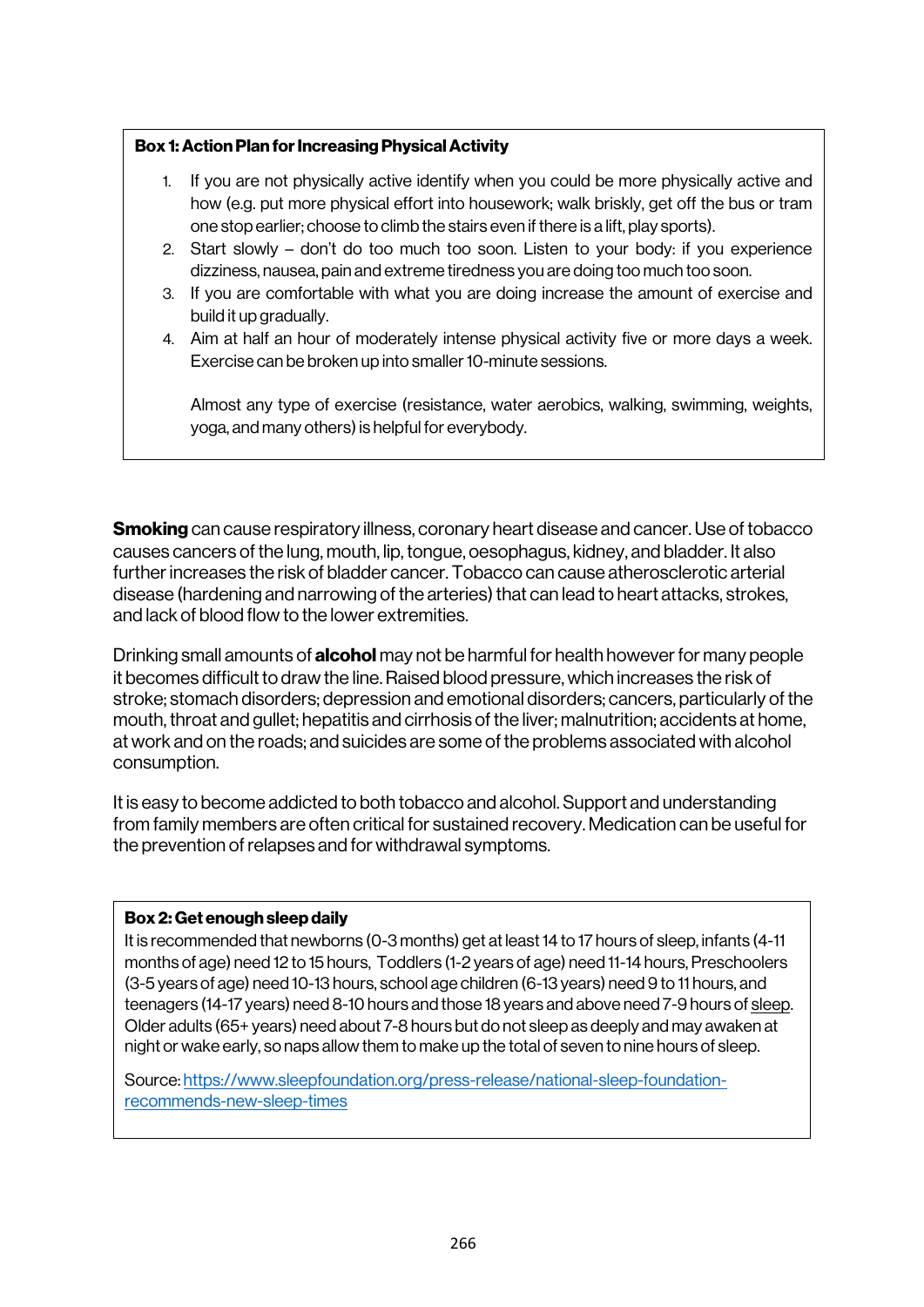### Eating Mindfully

Nutrition researchers and practitioners have recently adopted the concept of "mindfulness" to better understand and modify dietary behaviour. Mindful eating, includes making conscious food choices, developing awareness of physical as opposed to psychological hunger; satiety cues, and eating healthfully in response to those cues. Mindfulness, even without specific training in mindful eating, may encourage people to better control portion sizes and choose less calorie-dense foods. Some simple tips which could be followed to ensure mindfulness while eating are:

- Stop eating when you are about 80% full even when eating something you love.
- Always judge the portion size before consuming any meal. When portion size of a dish is too large, share your dish.
- When you eat at "all you can eat" buffets, choose carefully and avoid tasting everything
- Even if there are dishes on the menu that you love, don't take a second helping (especially when you are full).
- Avoid getting the larger size food or drink regardless of how hungry you are and how cost effective it is.
- Don't get attracted to food advertisements and freebies (buy one get one offers or free gifts)- stop, judge and think about the benefits or harmful effects of eating that product.
- Don't eat if not hungry.
- Avoid eating in front of a screen like television, mobile phone, tablet, computer etc. as the person does not realise what and how much they have eaten.
- Avoid any distractions while eating. Concentrate on your food and what you are eating at every meal.
- Avoid binge eating as an emotional response to when you are sad or stressed.

### **Summary**

- Balanced diet is important during all stages of life with special attention required during pregnancy, lactation and infancy.
- During the first 1,000 days, the brain grows more quickly than at any other time in a person's life. While a newborn's brain is only one-quarter of the size of an adult's, it grows to about 80% by 2 years of age.During this time in particular, protein, iron, zinc and iodine are essential to the toddler's rapidly developing brain.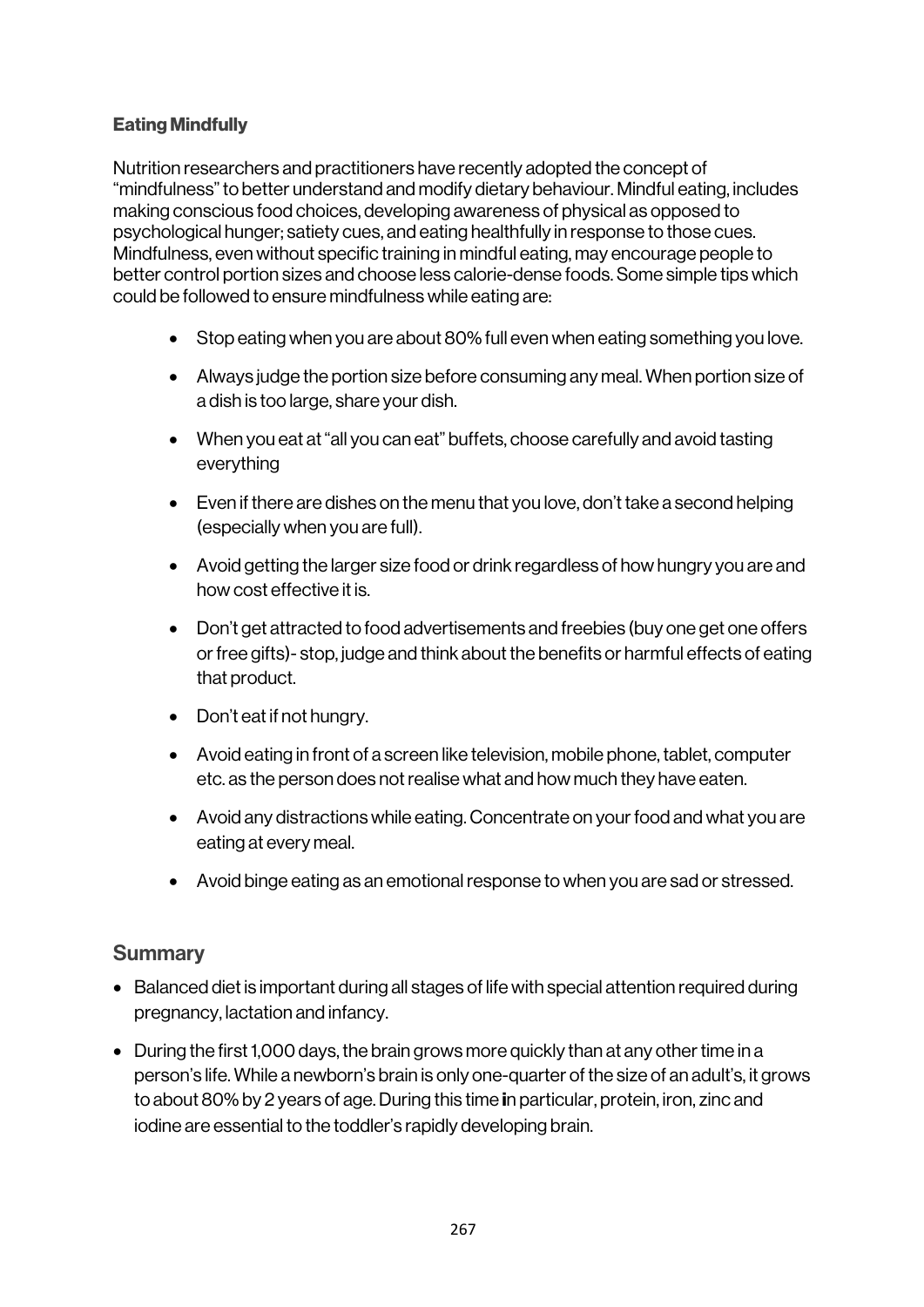- Iron plays a very important role throughout the first 1,000 days and the damage done by iron deficiency in pregnancy and the first 2 years of a child's life can be irreversible. Iron deficiency in infants and toddlers can lead to impaired learning and social-emotional behaviour, including less alertness, increased irritability, less interest in play, contributing to poorer developmental outcomes. Early iron deficiency is also associated with higher levels of anxiety and depression later in life.
- Iron supplementation and deworming protect children from anaemia. Worms in children's intestine result in loss of nutrients including iron, therefore regular deworming is very important.
- On the other end of the spectrum, rapid weight gain throughout the first two years of life is associated with childhood obesity and other serious negative health outcomes throughout life.
- Adolescence is a period of change from childhood to adulthood. This is the time for the second growth spurt and hence good nutrition is very important.
- Adults should ensure a balanced diet along with a moderate level of physical activity. This would prevent the occurrence of diet related non communicable diseases.
- Nutritional needs of elderly should be modified based on any specific conditions they are facing. Special attention should be given as they are vulnerable to both under and overnutrition.
- Mindful eating is a habit that needs to be inculcated from childhood itself. Knowledge about right food choices will help an individual to train their mind towards healthy eating.

### Important Terms

- Gestational diabetes: Diabetes which develops during pregnancy
- Anorexia nervosa: Eating disorder characterised by a failure to maintain adequate body weight, body image disturbance and excessive dietary restrictions.
- Bulimia Nervosa: Eating disorder characterised by recurrent binge eating accompanied by compensatory behaviours to prevent weight gain and body image disturbances.
- Low birth weight: Birth weight less than 2.5 kg.
- Premature: Born before 37 weeks of gestation.
- Colostrum: The milk secreted after childbirth for the first few days. It is yellowish in colour and rich in nutrients.
- Physical Activity: The state of being active or in energetic action or movement.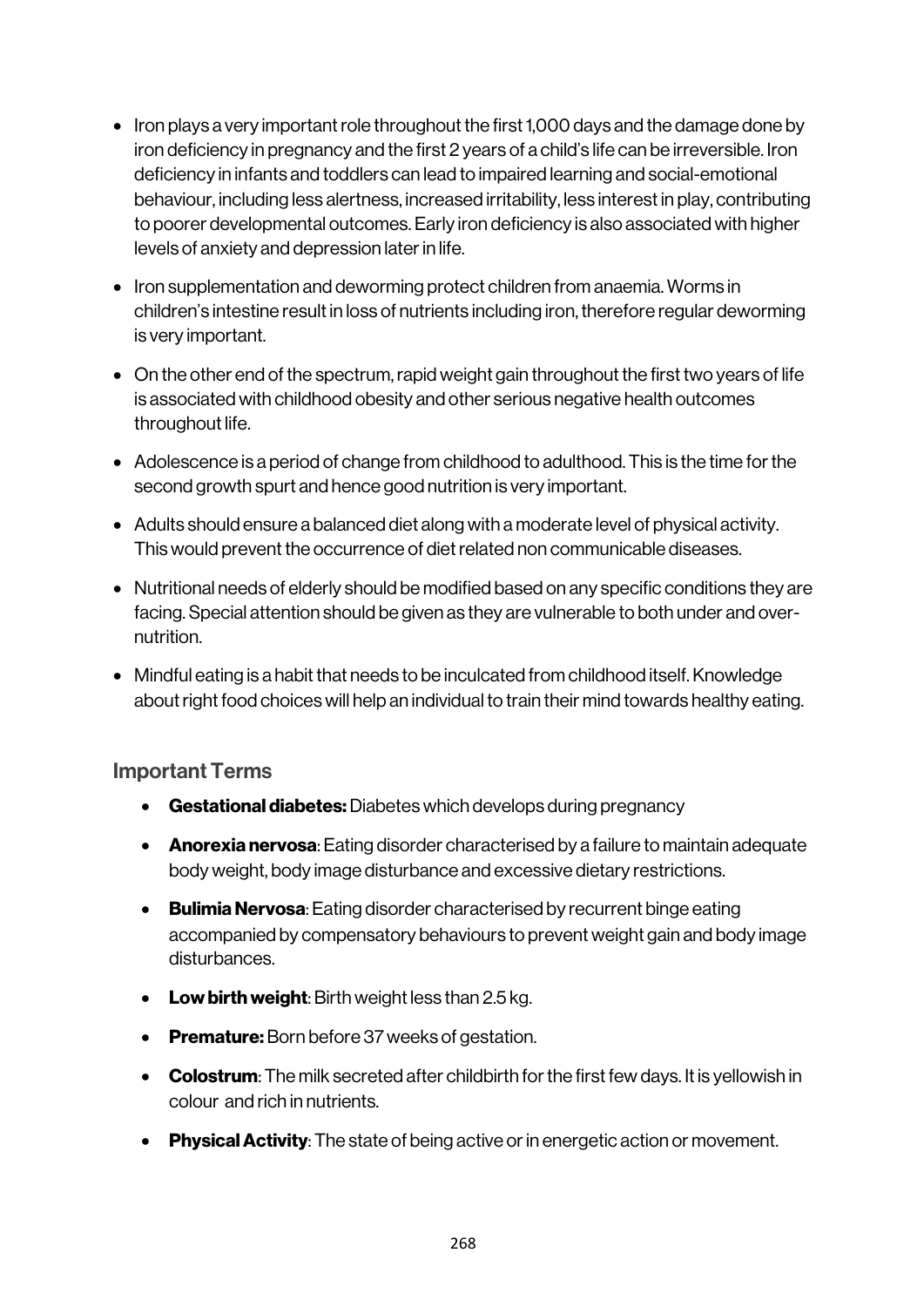• Malnutrition: Refers to the under/over-nutrition or imbalances in the intake of energy, protein and/or other nutrients.

### **Exercises**

- 1. What are the factors determining nutritional needs during the lifecycle?
- 2. List important vitamins and minerals required in increased quantity during pregnancy.
- 3. Why is it important for a pregnant woman to gain adequate weight during pregnancy?
- 4. What is colostrum? Why is exclusive breastfeeding important for the baby?
- 5. What is complementary feeding and explain the factors to be kept in mind during its initiation?
- 6. Explain the nutritional concerns of a school going child.
- 7. Why is adolescence considered to be a critical period of development?
- 8. What are the common conditions that impact the nutritional status in elderly?
- 9. Discuss how lifestyle changes can help ensure healthy ageing in adults.
- 10. What do you understand by 'mindful eating'?

## **References**

- 1. Chadha R and Mathur P (eds). Nutrition: A Lifecycle Approach. Orient Blackswan, Delhi. 2015
- 2. Dietary guidelines for Indians –A manual., Dietary guidelines for Indians –A manual. (2011). Hyderabad : National Institute of Nutrition.
- 3. Guideline: Sugars Intake for Adults and Children. Geneva: World Health Organization; 2015. Executive summary. Available from: https://www.ncbi.nlm.nih.gov/books/NBK285538/ Accessed on August 13, 2019
- 4. Haider, R. Adolescent nutrition: a review of the situation in selected south-east Asian countries, Adolescent nutrition: a review of the situation in selected south-east Asian countries (2006). New Delhi: World Health Organization, Regional Office for South-East Asia.
- 5. Health and Social Policy. (2019). *The First 2000 Days Framework* [Ebook]. Retrieved from https://www1.health.nsw.gov.au/pds/ActivePDSDocuments/PD2019\_008.pdf
- 6. Healthy Diet ,Key Facts,WHO (2018)https://www.who.int/news-room/factsheets/detail/healthy-diet https://www.who.int/childgrowth/Endorsement\_IPA. Accessed August 13, 2019